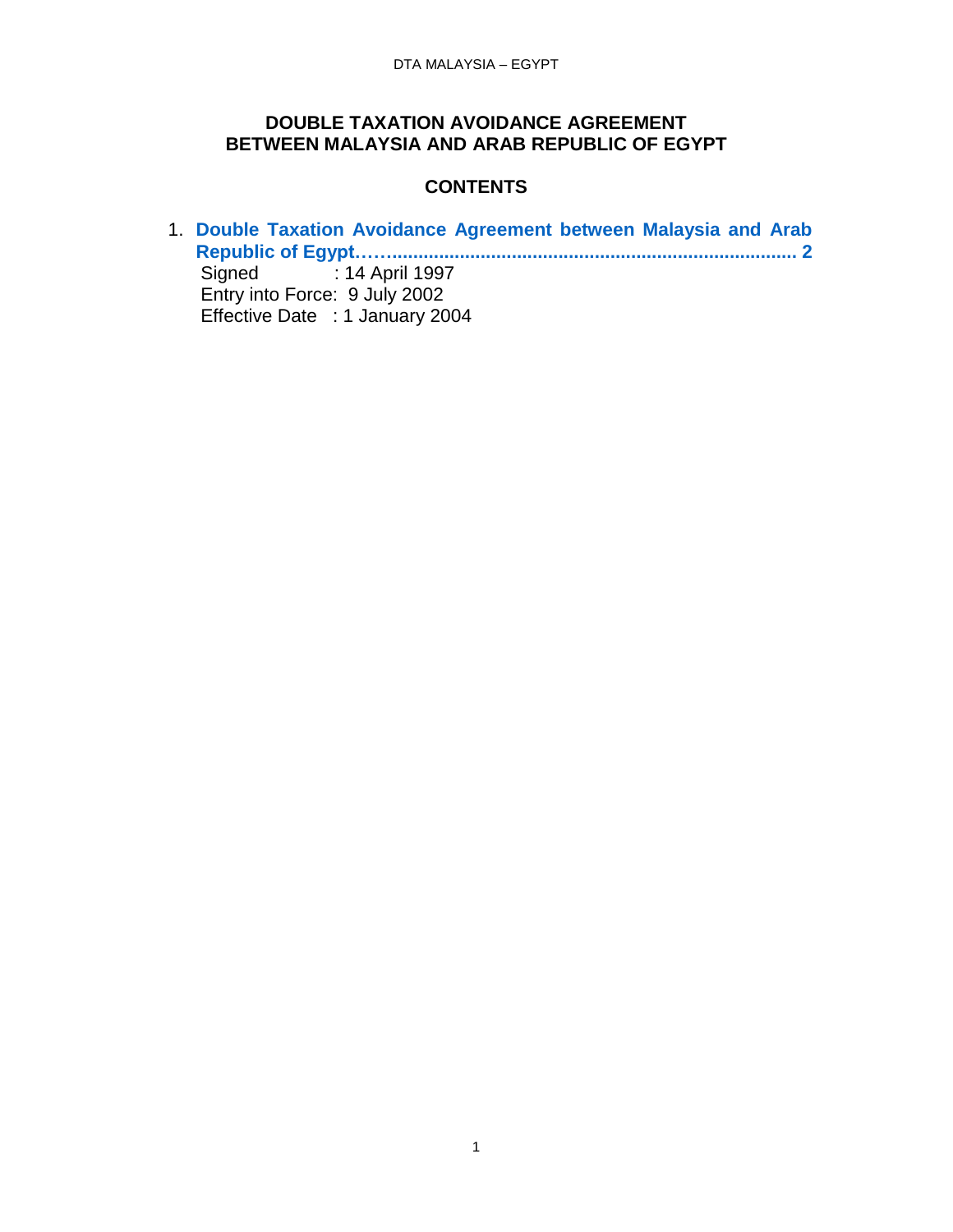<span id="page-1-0"></span>P.U. (A) 49/1998 Signed: 14 April 1997 (Kuala Lumpur) Effective Date: 1 January 2004

## **AGREEMENT BETWEEN THE GOVERNMENT OF MALAYSIA AND THE GOVERNMENT OF THE ARAB REPUBLIC OF EGYPT FOR THE AVOIDANCE OF DOUBLE TAXATION AND THE PREVENTION OF FISCAL EVASION WITH RESPECT TO TAXES ON INCOME**

## THE GOVERNMENT OF MALAYSIA AND THE GOVERNMENT OF THE ARAB REPUBLIC OF EGYPT

DESIRING to conclude an Agreement for the avoidance of double taxation and the prevention of fiscal evasion with respect to taxes on income and profits, have agreed as follows:

# CHAPTER I **Scope of the Agreement**

#### Article 1 **PERSONAL SCOPE**

This Agreement shall apply to persons who are residents of one or both of the Contracting States.

# Article 2 **TAXES COVERED**

1. This Agreement shall apply to taxes on income imposed on behalf of a Contracting State enumerating in paragraph 3 of this Article, irrespective of the manner in which they are levied.

2. There shall be regarded as taxes on income, all taxes imposed on total income, or on elements of income including taxes on gains from the alienation of movable or immovable property, taxes on the total amount of wages or salaries paid by enterprises.

3. The existing taxes to which the Agreement shall apply are:

(a) in the case of the Arab Republic of Egypt: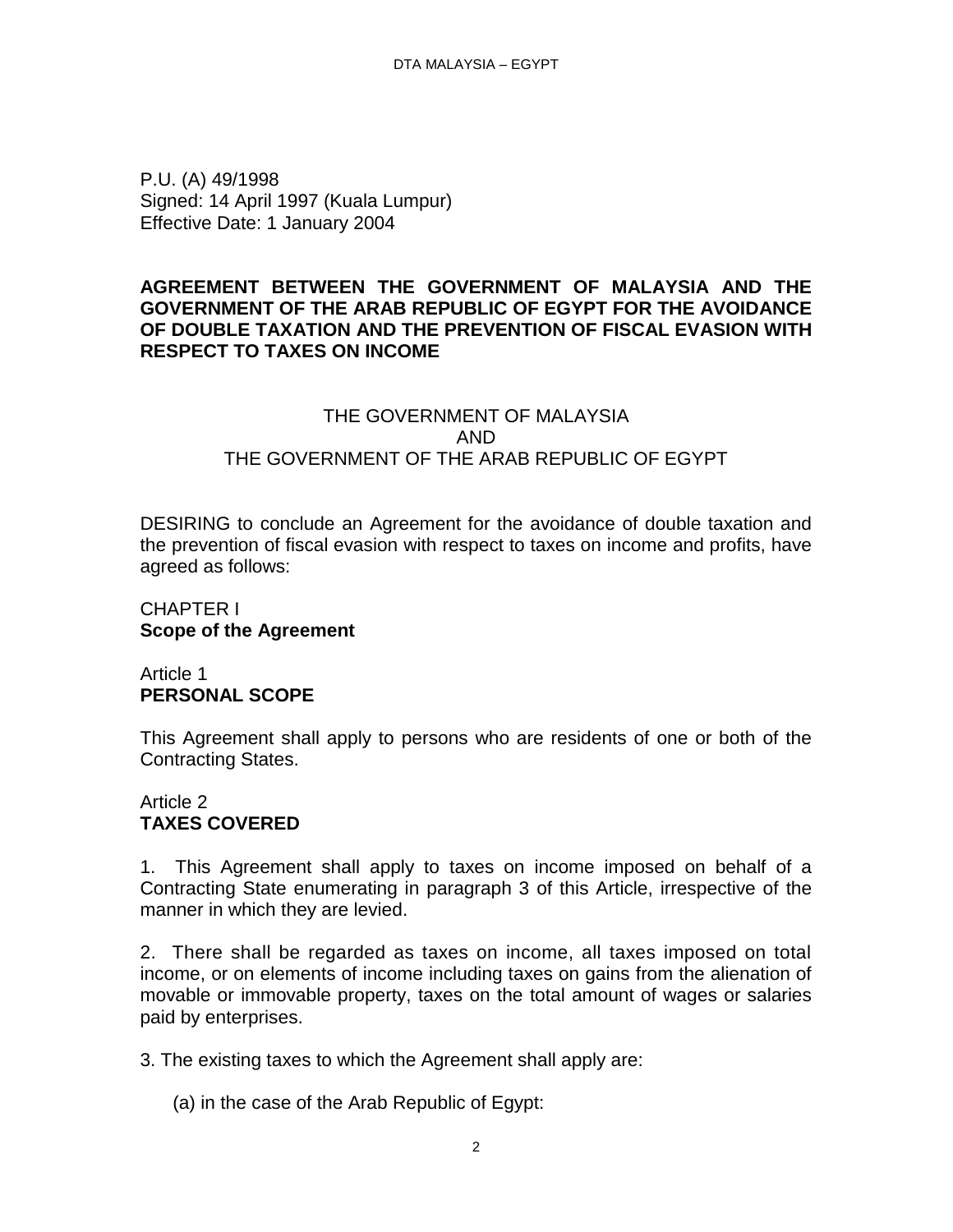- (i) tax on income derived from immovable property the land tax and the building tax;
- (ii) unified tax on income of individuals levied by the law No.157 for the year 1981 and amended by the law No. 187 for the year 1993;
- (iii) corporation profits tax;
- (iv) development of the financial resources of the state, duty imposed by the law No. 147 for the year 1984 and its amendments; and
- (v) supplementary taxes imposed as percentages of taxes mentioned above or otherwise; (hereinafter referred to as "Egyptian tax");
- (b) in the case of Malaysia:
	- (i) the income tax; and
	- (ii) the petroleum income tax; (hereinafter referred to as "Malaysian tax").

4. The Agreement shall also apply to any identical or substantially similar taxes which are imposed after the date of signature of this Agreement in addition to, or in place of the existing taxes. The competent authorities of the Contracting States shall notify each other of substantial changes which have been made in their respective taxation laws.

## CHAPTER II **Definitions**

# Article 3 **GENERAL DEFINITIONS**

- 1. For the purposes of this Agreement, unless the context otherwise requires:
	- (a) (i) the term "Egypt" means the Arab Republic of Egypt and, when used in a geographical sense, it means:
		- (a) the national territory;
		- (b) the territorial sea;
		- (c) the area beyond and adjacent to the territorial sea over which Egypt has sovereign rights for the purpose of exploring and exploiting, conserving and managing the natural resources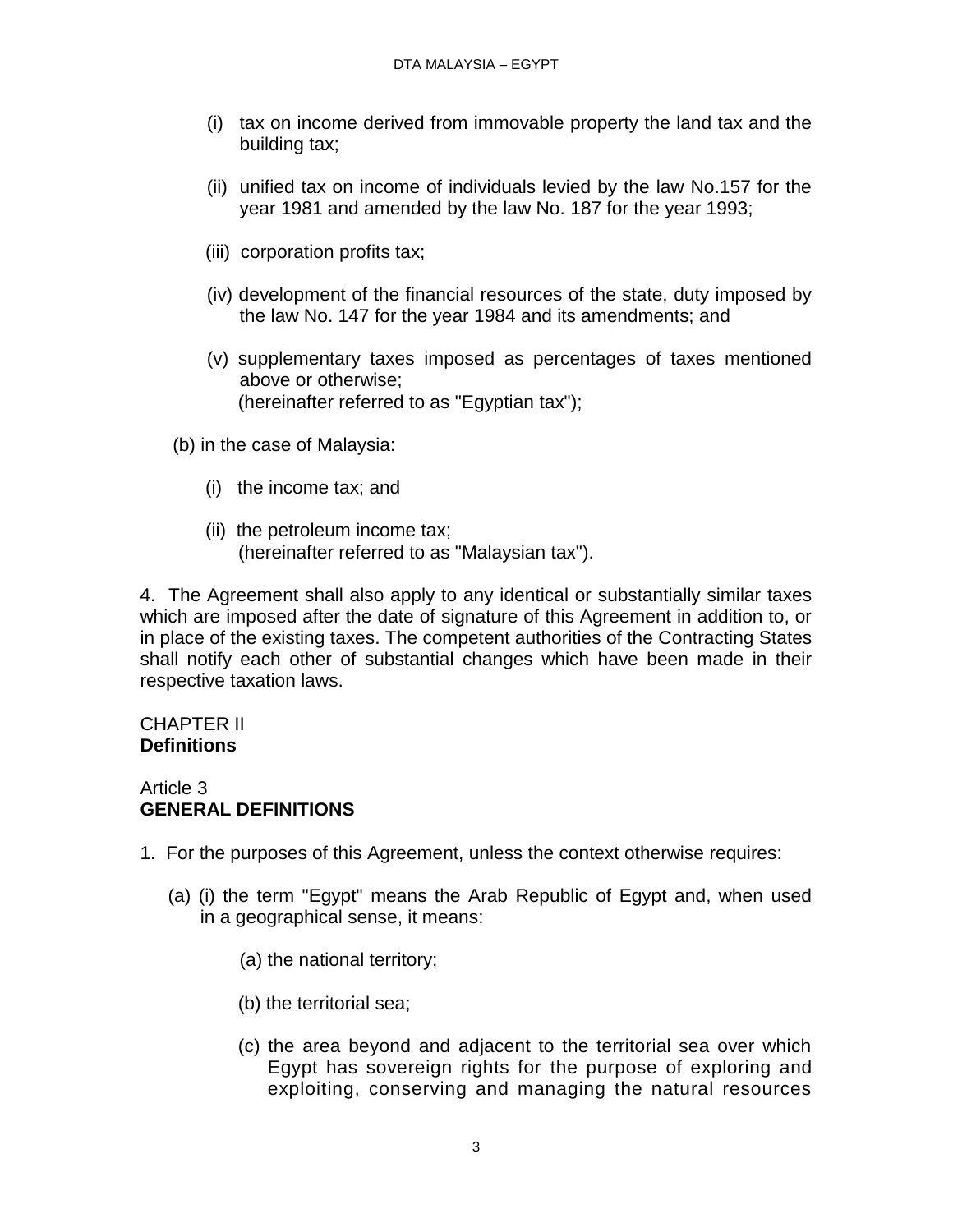whether living or non-living of the waters superjacent to the seabed and of the sea-bed and its subsoil, and with regard to other activities for the economic exploitation and exploration of the area and other rights in accordance with international law;

- (d) the continental shelf;
- (ii) the term "Malaysia" means the territories of the Federation of Malaysia, the territorial waters of Malaysia and the sea-bed and subsoil of the territorial waters, and includes any area extending beyond the limits of the territorial waters of Malaysia, and the seabed and subsoil of any such area, which has been or may hereafter be designated under the laws of Malaysia and in accordance with international law as an area over which Malaysia has sovereign rights for the purposes of exploring and exploiting the natural resources, whether living or non-living;
- (b) the terms "a Contracting State" and "the other Contracting State" mean Egypt or Malaysia as the case may be;
- (c) the term "person" includes an individual, a company and any other body of persons which is treated as a person for tax purposes;
- (d) the term "company" means any body corporate or any entity which is treated as a body corporate for tax purposes;
- (e) the terms "enterprise of a Contracting State" and "enterprise of the other Contracting State" mean respectively an enterprise carried on by a resident of a Contracting State and an enterprise carried on by a resident of the other Contracting State;
- (f) the term "tax" means Egyptian tax or Malaysian tax as the context requires;
- (g) the term "international traffic" means any transport by a ship or aircraft operated by an enterprise which has its place of effective management in a Contracting State except when the ship or aircraft is operated solely between places in the other Contracting State;
- (h) the term "competent authority" means:
	- (i) in the case of Egypt, the Minister of Finance or his authorized representative;
	- (ii) in the case of Malaysia, the Minister of Finance or his authorised representative;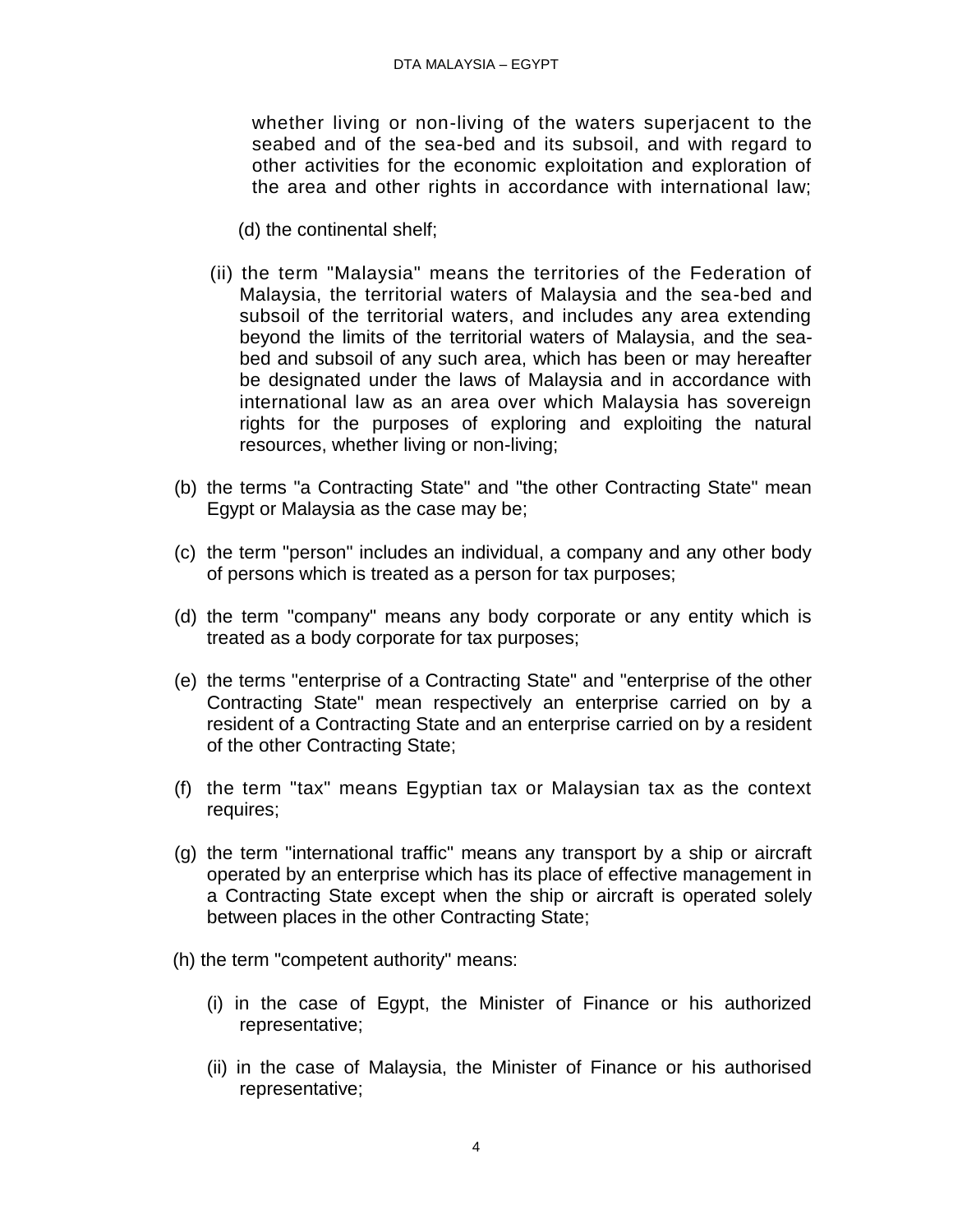(i) the term "national" means:

- (i) any individual possessing the nationality or citizenship or a Contracting State;
- (ii) any legal person, partnership, association and any other similar entity deriving its status as such from the laws in force in a Contracting State.

2. In the application of the Agreement by a Contracting State, any term not defined therein shall, unless the context otherwise requires, have the meaning which it has under the laws of that State concerning the taxes to which the Agreement applies.

## Article 4 **RESIDENT**

1. For the purposes of this Agreement, the term "resident of a Contracting State" means:

- (a) in the case of Malaysia, a person who is resident in Malaysia for the purposes of Malaysian tax; and
- (b) in the case of Egypt, a person who is resident in Egypt for the purposes of Egyptian tax.

2. Where by reason of the provisions of paragraph 1 an individual is a resident of both Contracting States, then his status shall be determined as follows:

- (a) he shall be deemed to be a resident of the State in which he has a permanent home available to him; if he has a permanent home available to him in both States, he shall be deemed to be a resident of the State with which his personal and economic relations are closer (centre of vital interest);
- (b) if the State in which he has his centre of vital interests cannot be determined, or if he has not a permanent home available to him in either State, he shall be deemed to be a resident of the State in which he has an habitual abode;
- (c) if he has an habitual abode in both States or in neither of them he shall be deemed to be a resident of the State of which he is a national;
- (d) if he is a national of both States or of neither of them the competent authorities of the Contracting States shall settle the question by mutual agreement.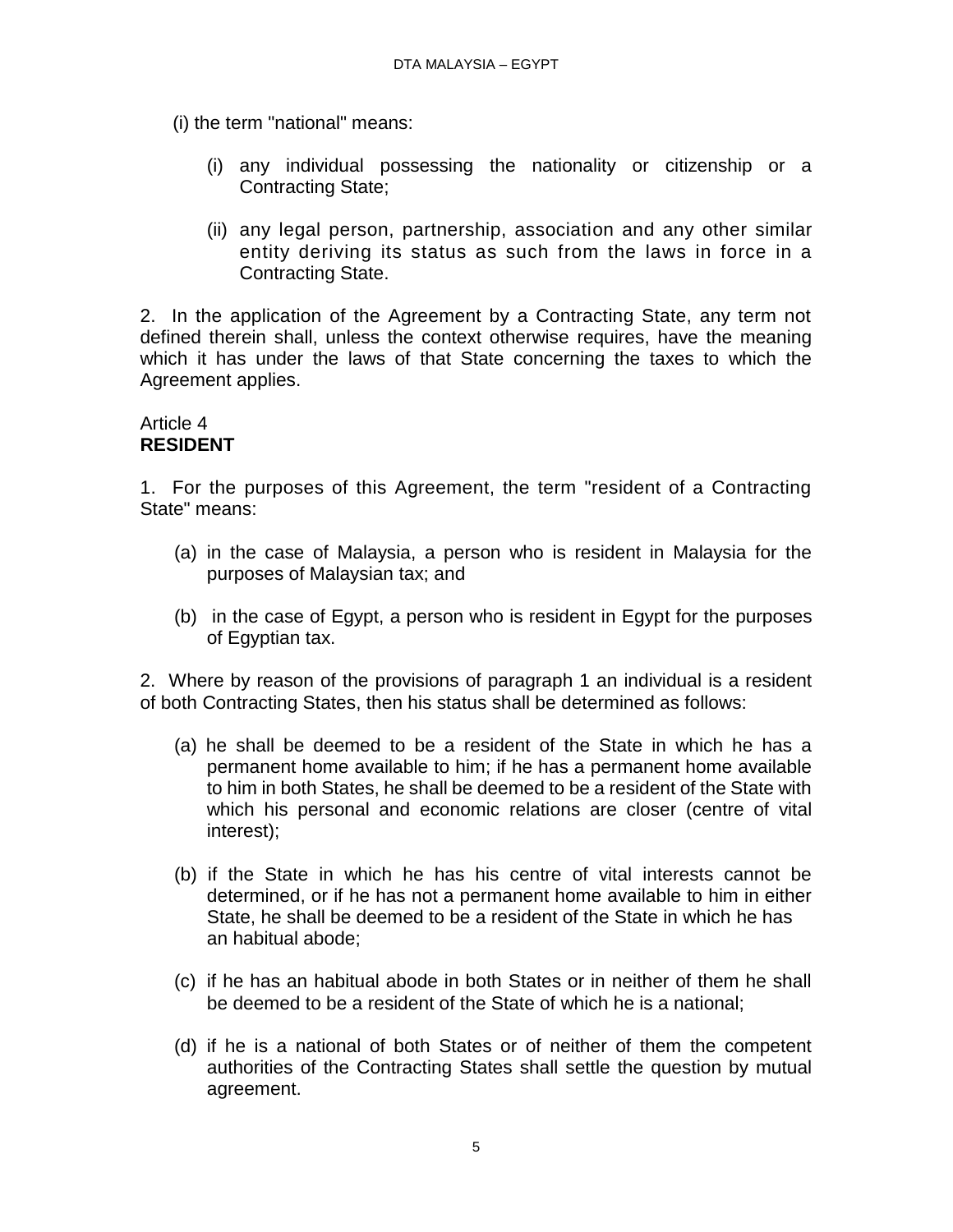3. Where, by reason of the provisions of paragraph 1, a person other than an individual is a resident of both Contracting States, then it shall be deemed to be a resident of the State in which its place of effective management is situated.

## Article 5 **PERMANENT ESTABLISHMENT**

1. For the purposes of this Agreement, the term "permanent establishment" means a fixed place of business through which the business of an enterprise is wholly or partly carried on.

- 2. The term "permanent establishment" shall include especially:
	- (a) a place of management;
	- (b) a branch;
	- (c) premises used as sales outlets;
	- (d) an office;
	- (e) a factory;
	- (f) a workshop;
	- (g) a mine, an oil or gas well, a quarry or any other place of extraction of natural resources including timber or other forest produce; and
	- (h) a farm or plantation.

3. The term "permanent establishment" likewise encompasses a building site, a construction, assembly or installation project or supervisory activities in connection therewith but only where such site, project or activities continue for a period of more than six months.

4. Notwithstanding the preceding provisions of this Article, the term "permanent establishment" shall be deemed not to include:

- (a) the use of facilities solely for the purpose of storage, display or occasional delivery of goods or merchandise belonging to the enterprise and deriving no profits;
- (b) the maintenance of a stock of goods or merchandise belonging to the enterprise solely for the purpose of storage, display or occasional delivery and deriving no profits;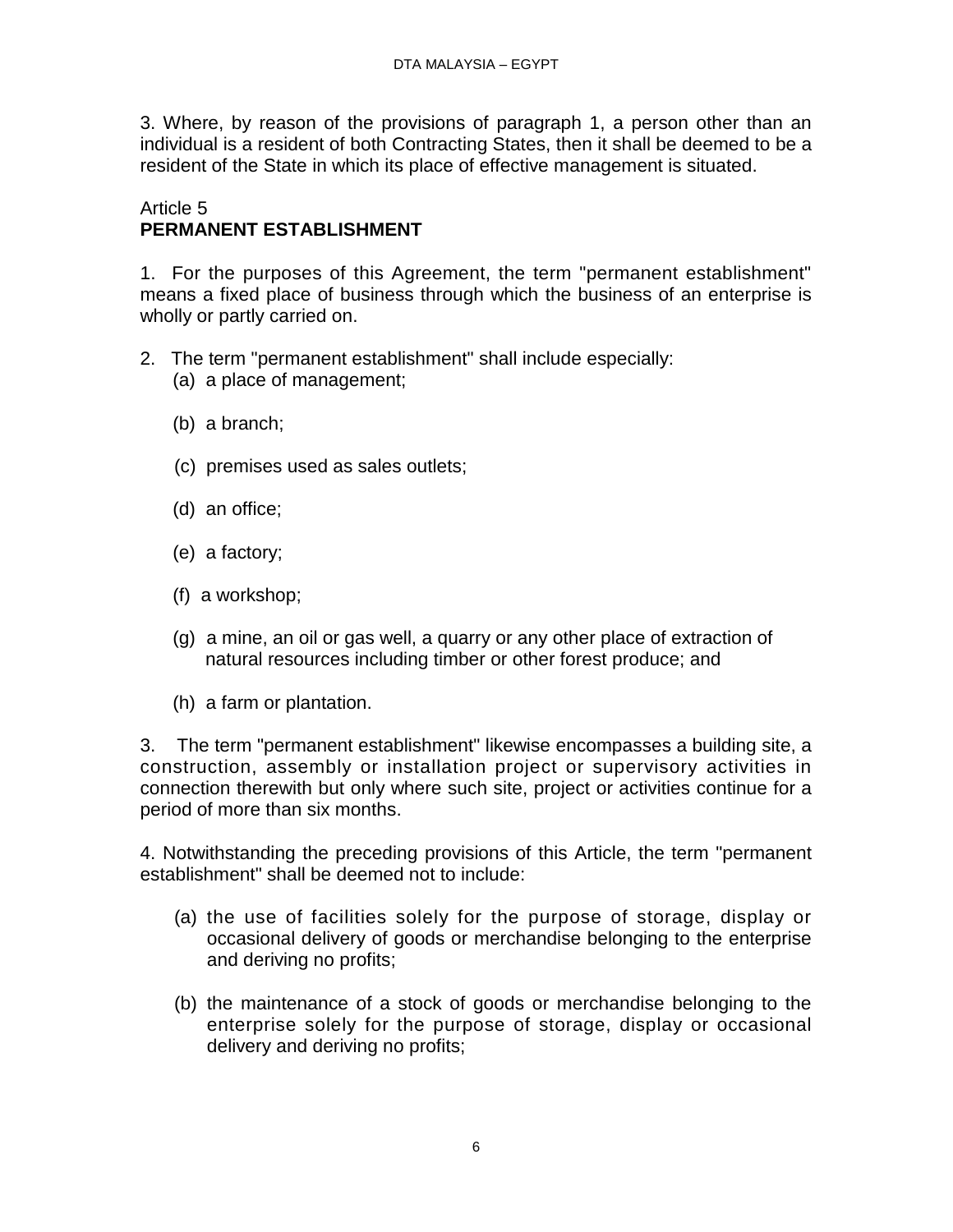- (c) the maintenance of a stock of goods or merchandise belonging to the enterprise solely for the purpose of processing by another enterprise;
- (d) the maintenance of a fixed place of business solely for the purpose of purchasing goods or merchandise or of collecting information, for the enterprise;
- (e) the maintenance of a fixed place of business solely for the purpose of carrying on, for the enterprise, any other activities of a preparatory or auxiliary character.
- (f) the maintenance of a fixed place of business solely for any combination of activities mentioned in sub-paragraphs (a) to (e), provided that the overall activity of the fixed place of business resulting from this combination is a preparatory or auxiliary character.

5. Notwithstanding the provisions of paragraphs 1 and 2 where a person – other than an agent of an independent status to whom paragraph 7 applies -- is acting in a Contracting State on behalf of an enterprise of the other Contracting State, that enterprise shall be deemed to have a permanent establishment in the first-mentioned Contracting State in respect of any activities which that person undertakes for the enterprise, if such a person has and habitually exercises in that State an authority to conclude contracts in the name of the enterprise, unless the activities of such person are limited to those mentioned in paragraph 4 which, if exercised through a fixed place of business, would not make this fixed place of business a permanent establishment under the provisions of that paragraph.

6. Notwithstanding the preceding provisions of this Article, an insurance enterprise of a Contracting State shall, except in regard to re-insurance, be deemed to have permanent establishment in the other Contracting State if it collects premiums in the territory of that other State or insures risks situated therein through a person other than an agent of an independent status to whom paragraph 7 applies.

7. An enterprise of a Contracting State shall not be deemed to have a permanent establishment in the other Contracting State merely because it carries on business in that other State through a broker, general commission agent or any other agent of an independent status, provided that such persons are acting in the ordinary course of their business. However, when the activities of such an agent are devoted wholly or almost wholly on behalf of that enterprise, he will not be considered an agent of an independent status within the meaning of this paragraph.

8. The fact that a company which is a resident of a Contracting State controls or is controlled by a company which is a resident of the other Contracting State, or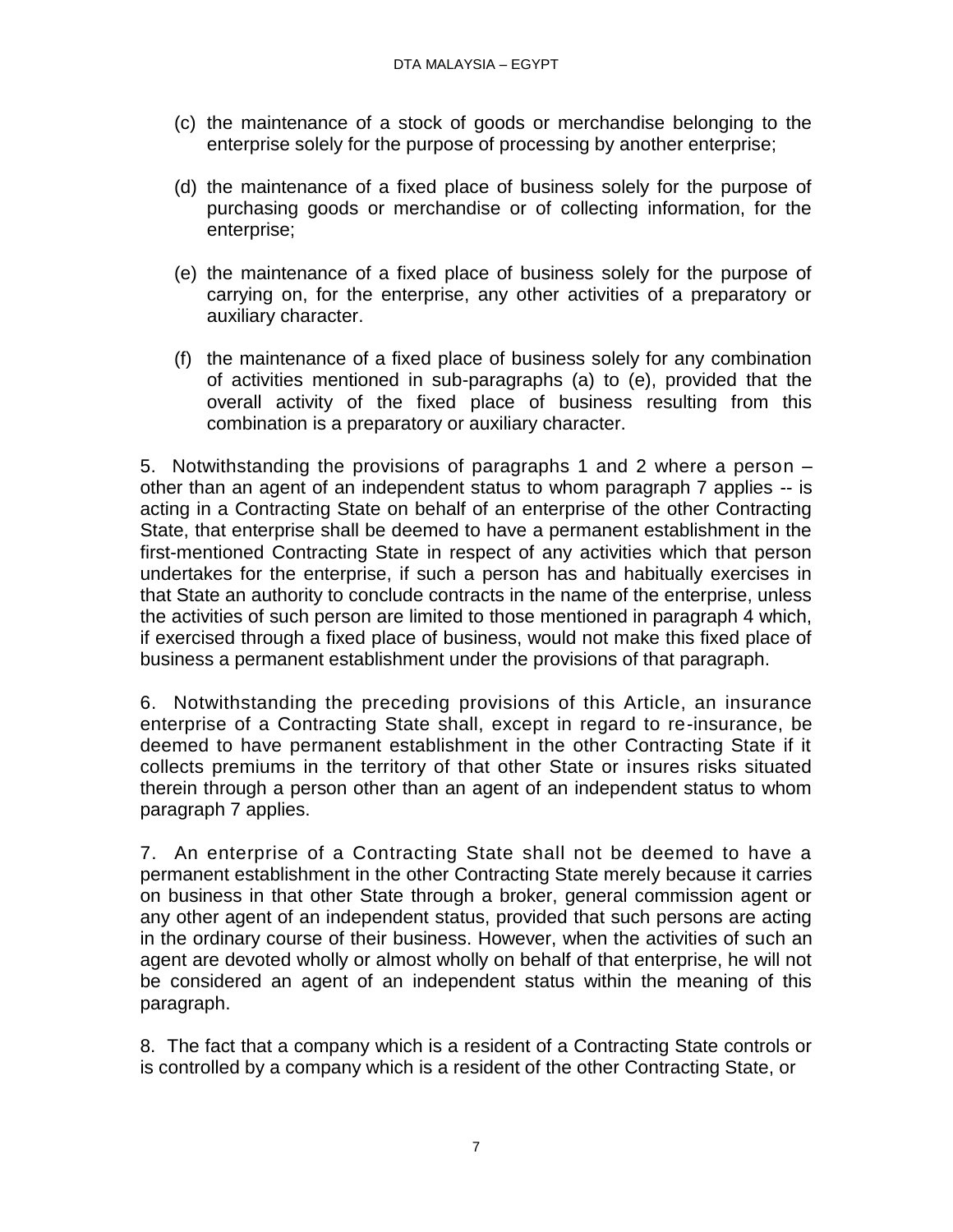which carries on business in that other State (whether through a permanent establishment or otherwise) shall not of itself constitute either company a permanent establishment of the other.

# Chapter III **TAXATION OF INCOME**

# Article 6 **INCOME FROM IMMOVABLE PROPERTY**

1. Income derived by a resident of a Contracting State from immovable property (including rental income from agriculture) situated in the other Contracting State may be taxed in that other State.

2. For the purposes of this Agreement, the term "immovable property" shall be defined in accordance with the laws of the Contracting State in which the property in question is situated. The term shall in any case include property accessory to immovable property, livestock and equipment used in agriculture and forestry, rights to which the provisions of general law respecting landed property apply, usufruct of immovable property and rights to variable or fixed payments as consideration for the working of, or the right to work, mineral deposits, oil or gas wells, quarries and other places of extracting of natural resources including timber or other forest produce. Ships, boats and aircraft shall not be regarded as immovable property.

3. The provisions of paragraph 1 shall apply to income derived from the direct use, letting, or use in any other form of immovable property.

4. The provisions of paragraphs 1 and 3 shall also apply to the income from immovable property of an enterprise and to income from immovable property used for the performance of independent personal services.

# Article 7 **BUSINESS PROFITS**

1. The profits of an enterprise of a Contracting State shall be taxable only in that State unless the enterprise carries on business in the other Contracting State through a permanent establishment situated therein. If the enterprise carries on business as aforesaid, the profits of the enterprise may be taxed in the other State but only so much of them as is attributable to that permanent establishment.

2. Subject to the provisions of paragraph 3, where an enterprise of a contracting State carries on business in the other Contracting State through a permanent establishment situated therein, there shall in each Contracting State be attributed to that permanent establishment the profits which it might be expected to make if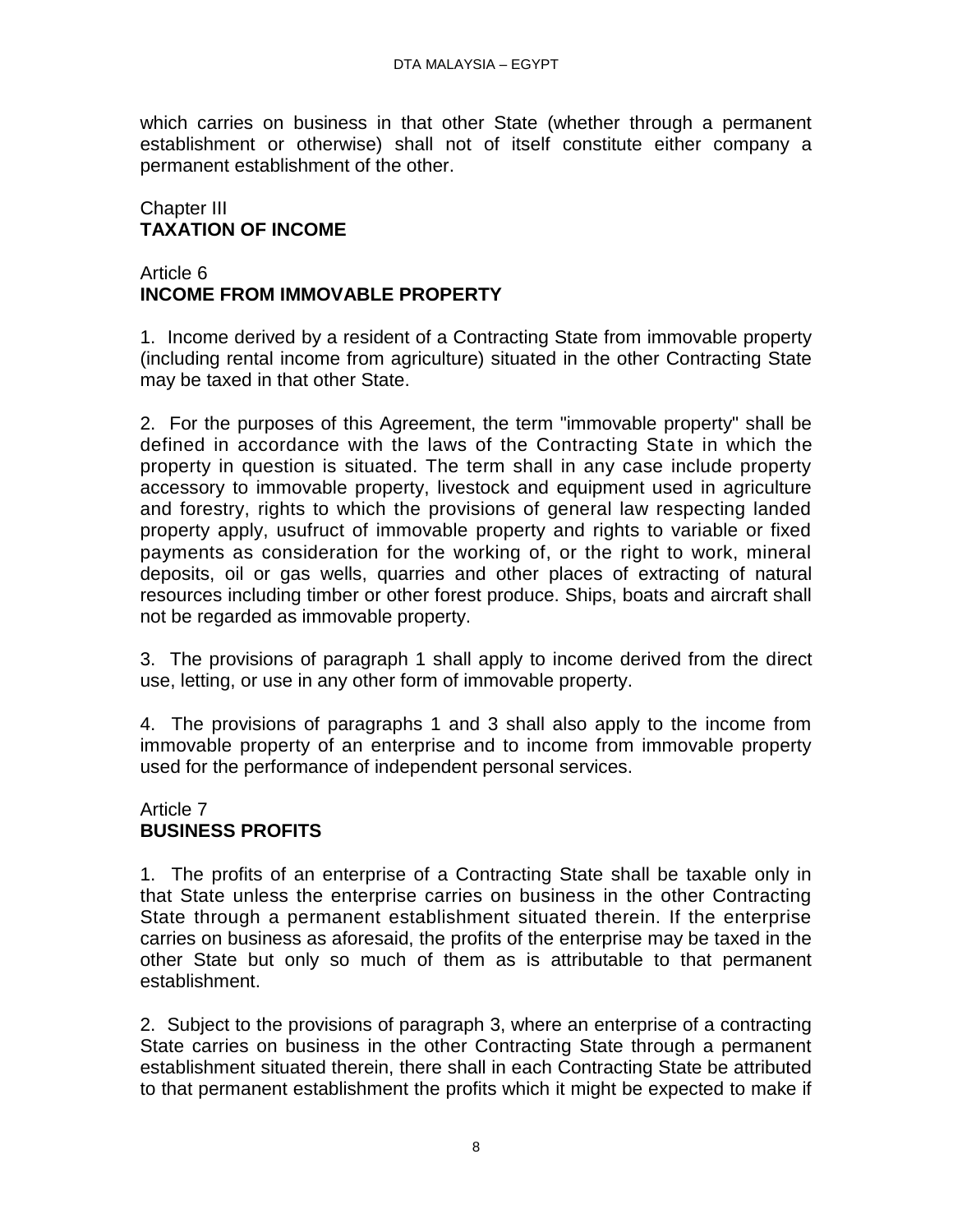it were a distinct and separate enterprise engaged in the same or similar activitivies under the same or similar conditions and dealing wholly independently with the enterprise of which it is a permanent establishment.

3. In the determination of the profits of a permanent establishment, there shall be allowed as deductions expenses which are incurred for the purpose of the business of the permanent establishment including executive and general administrative expenses so incurred whether in the State in which the permanent establishment is situated or elsewhere.

4. No profits shall be attributed to a permanent establishment by reason of the mere purchase by that permanent establishment of goods or merchandise for the enterprise.

5. In so far as it has been customary in a Contracting State to determine the profits to be attributed to a permanent establishment on the basis of an apportionment of the total profits of the enterprise to its various parts, nothing in paragraph 2 shall preclude that Contracting State from determining the profits to be taxed by such an apportionment as may be customary; the method of apportionment adopted shall however be such that the result shall be in accordance with the principles contained in this Article.

6. For the purposes of the preceding paragraph, the profits to be attributed to the permanent establishment shall be determined by the same method year by year unless there is good and sufficient reason to the contrary.

7. Where profits include items of income which are dealt with separately in other Articles of this Agreement, then the provisions of those Articles shall not be affected by the provisions of this Article.

## Article 8

# **SHIPPING AND AIR TRANSPORT**

1. Profits from the operation of ships or aircraft in international traffic shall be taxable only in the Contracting State in which the place of effective management of the enterprise is situated.

2. The provisions of paragraph 1 shall also apply to profits from the participation in a pool, a joint business or an international operating agency.

## Article 9 **ASSOCIATED ENTERPRISES**

## Where:

(a) an enterprise of a Contracting State participates directly or indirectly in the management, control or capital of an enterprise of the other Contracting State; or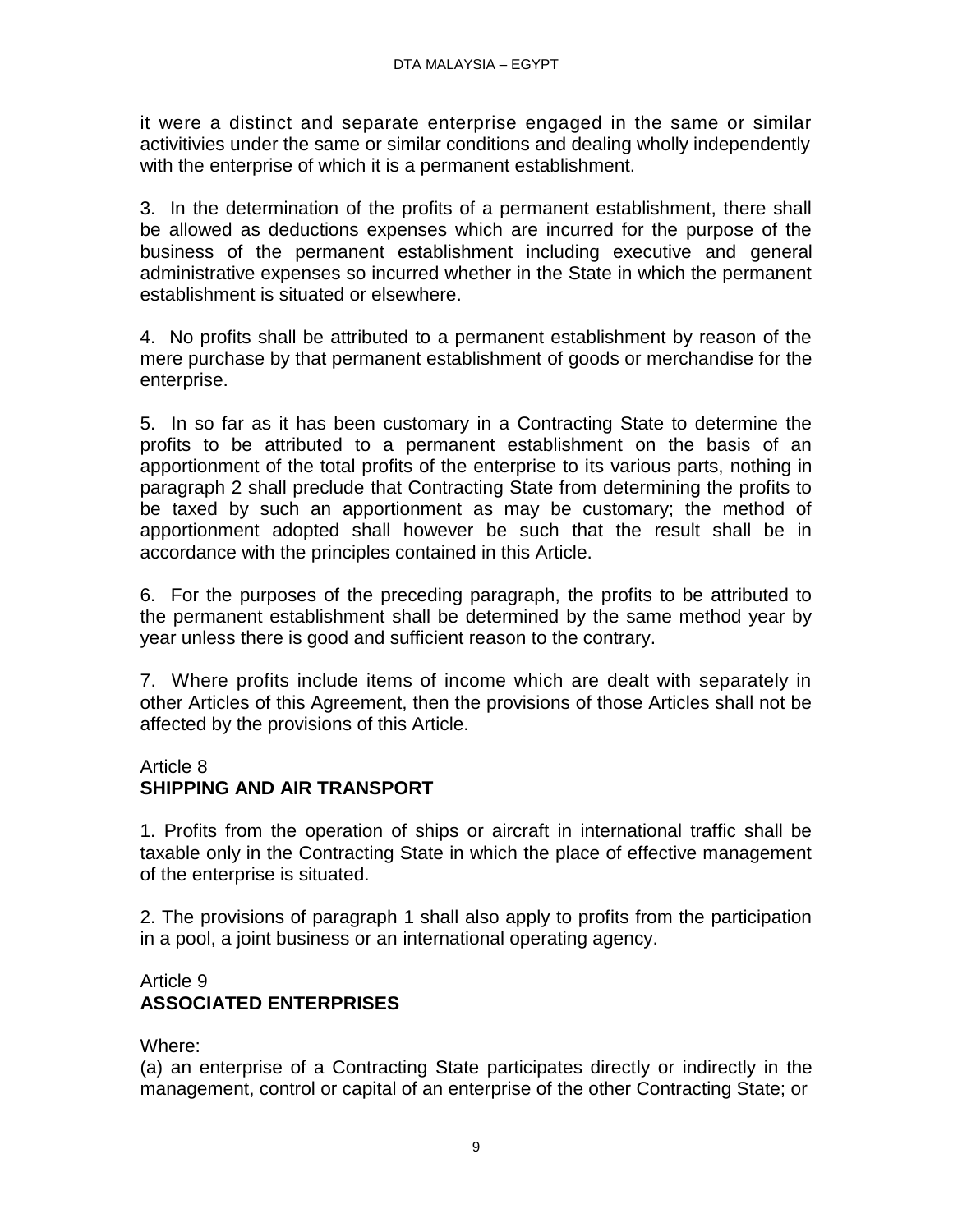(b) the same persons participate directly or indirectly in the management, control or capital of an enterprises of a Contracting State and an enterprise of the other Contracting State, and in either case conditions are made or imposed between the two enterprises in their commercial or financial relations which differ from those which would be made between independent enterprises then any profits which would, but for those conditions, have accrued to one of the enterprises, but, by reason of those conditions, have not so accrued, may be included in the profits of that enterprise and taxed accordingly.

## **Article 10 DIVIDENDS**

1. Dividends paid by a company which is a resident of a Contracting State to a resident of the other Contracting State may be taxed in that other State.

2. Dividends paid by a company which is a resident of Malaysia to a resident of Egypt who is the beneficial owner thereof shall be exempt from any tax in Malaysia which is chargeable on dividends in addition to the tax chargeable in respect of the income of the company. Nothing in this paragraph shall affect the provisions of the Malaysian law under which the tax in respect of a dividend paid by a company which is a resident of Malaysia from which Malaysian tax has been, or has been deemed to be, deducted may be adjusted by reference to the rate of tax appropriate to the Malaysian year of assessment immediately following that in which the dividend was paid.

3. The term "dividends" as used in this Article means income from shares, "jouissance" shares or "jouissance" rights, mining shares, founders shares or other rights, not being debt-claims, participating in profits, as well as income from other corporate rights which is subjected to the same taxation treatment as income from shares by the laws of the State of which the company making the distribution is a resident.

4. The provisions of paragraphs 1 and 2 shall not apply if the beneficial owner of the dividends, being a resident of a Contracting State, carries on business in the other Contracting State, of which the company paying the dividends is a resident, through a permanent establishment situated therein, and the holding in respect of which the dividends are paid is effectively connected with such permanent establishment. In such a case, the provisions of Article 7 shall apply.

5. Where a company which is a resident of a Contracting State derives profits or income from the other Contracting State, that other State may not impose any tax on the dividends paid by the company, except in so far as such dividends are paid to a resident of that other State or in so far as the holding in respect of which the dividends are paid is effectively connected with a permanent establishment situated in that other State, nor subject the company's undistributed profits to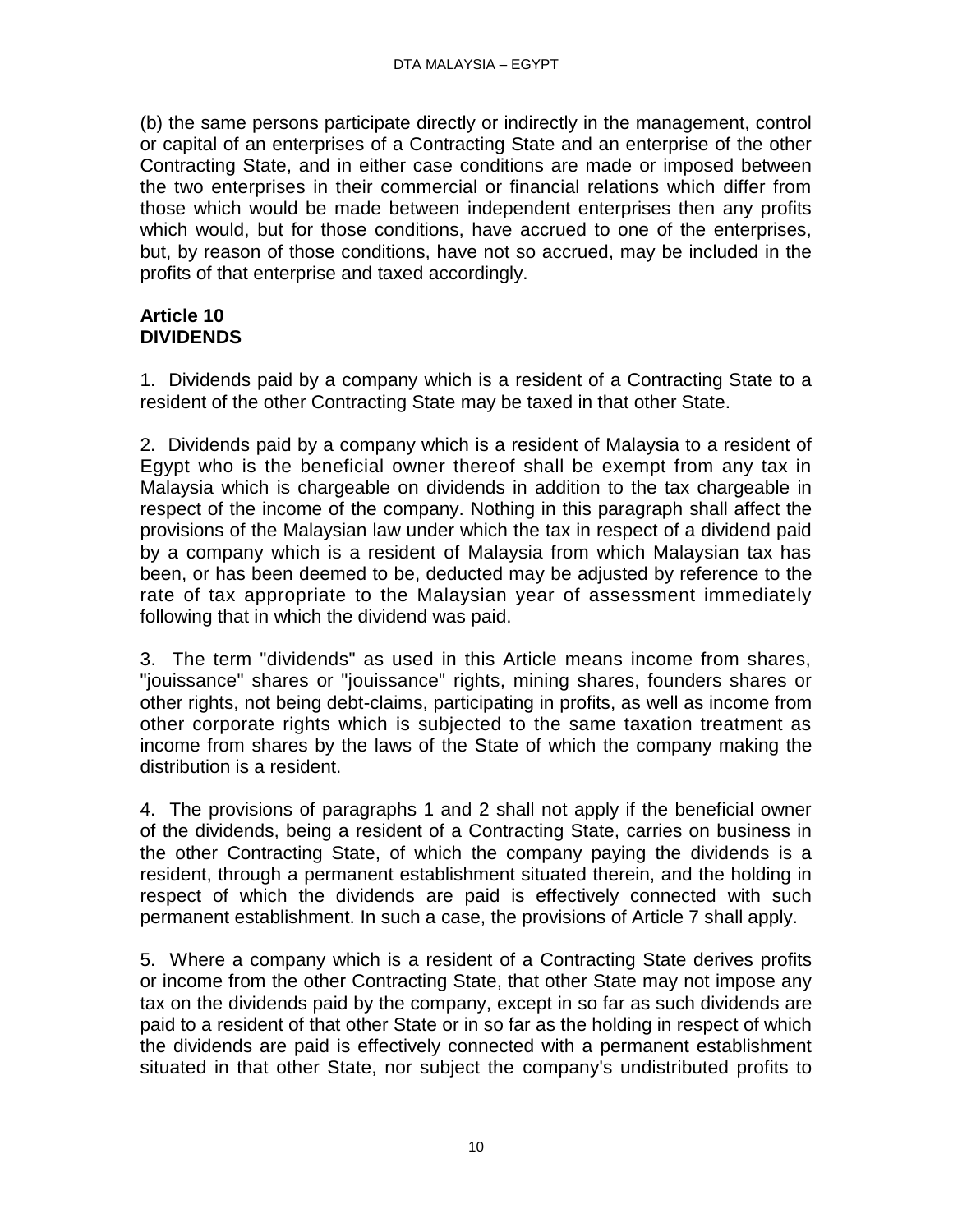a tax on the company's undistributed profits even if the dividends paid or the undistributed profits consist wholly or partly of profits or income arising in such other State.

# Article 11 **INTEREST**

1. Interest arising in a Contracting State and paid to a resident of the other Contracting State may be taxed in that other State.

2. However, such interest may also be taxed in the Contracting State in which it arises, and according to the laws of that State, but if the recipient is the beneficial owner of the interest the tax so charged shall not exceed 15 per cent of the gross amount of the interest.

3. Notwithstanding the provisions of paragraph 2, interest to which a resident of Egypt is beneficially entitled shall be exempt from Malaysian tax if the loan or other indebtedness in respect of which the interest is paid is an approved loan as defined in section 2(1) of the Income Tax Act, 1967 of Malaysia.

4. Notwithstanding the provisions of paragraphs 2 and 3, the Government of a Contracting State shall be exempt from tax in the other Contracting State in respect of interest derived from the Government of that other Contracting State or companies or institutions wholly owned by the Government of either Contracting State.

- 5. For the purposes of paragraph 4, the term "Government":
	- (a) in the case of Malaysia means the Government of Malaysia and shall include:
		- (i) the governments of the States;
		- (ii) the local authorities;
		- (iii) the statutory bodies;
		- (iv) the Bank Negara Malaysia;
	- (b) in the case of Egypt means the Government of Arab Republic of Egypt and shall include:
		- (i) the local authorities;
		- (ii) the statutory bodies;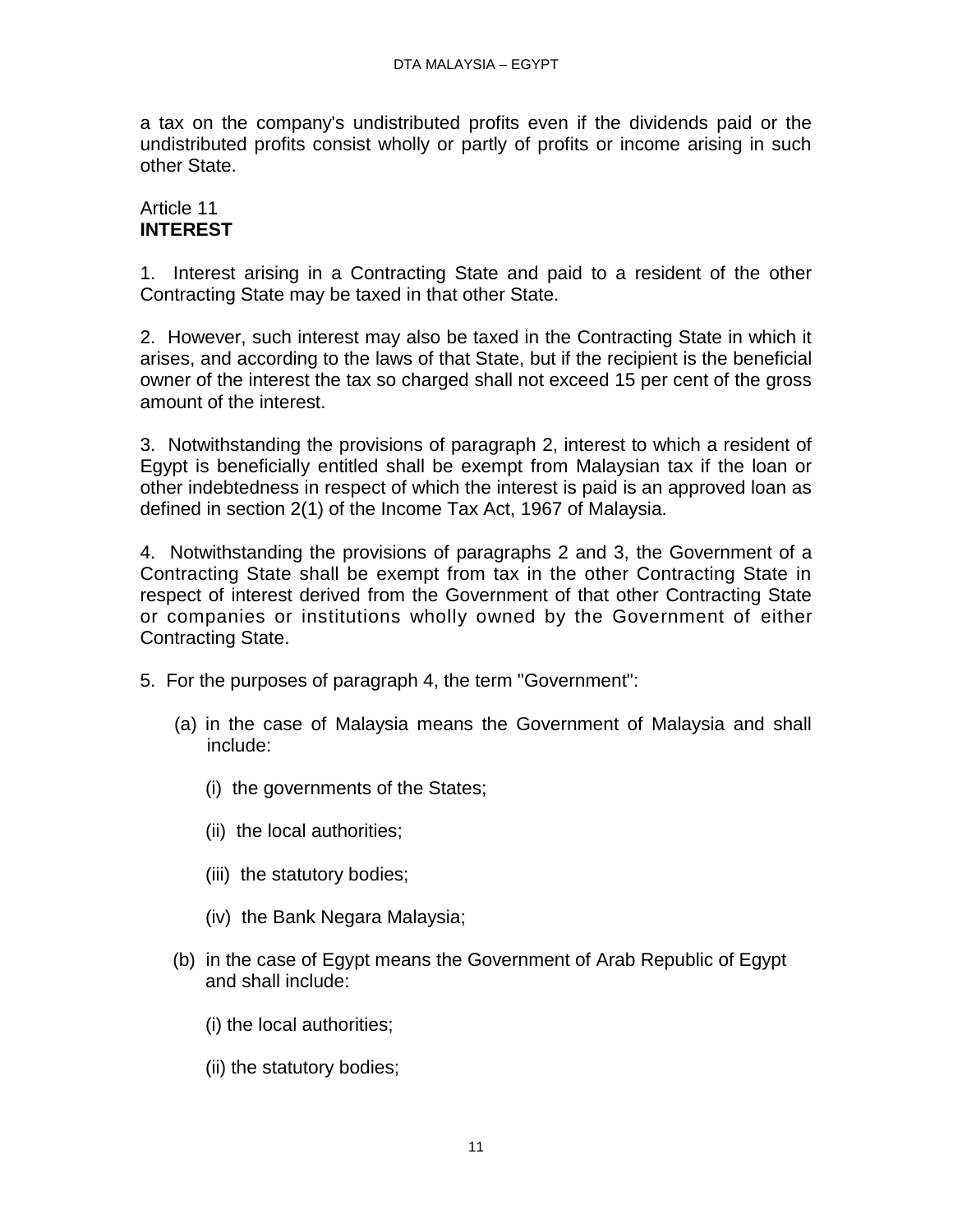# (iii) the Central Bank of Egypt.

6. The term "interest" as used in this Article means income from debt-claims of every kind, whether or not secured by mortgage and whether or not carrying a right to participate in the debtor's profits, and in particular, income from government securities and income from bonds or debentures, including premiums and prices attaching to such securities, bonds or debentures.

7. The provisions of paragraphs 1, 2 and 3 shall not apply if the beneficial owner of the interest, being a resident of a Contracting State, carries on business in the other Contracting State in which the interest arises through a permanent establishment situated therein and the debt-claim in respect of which the interest is paid is effectively connected with such permanent establishment. In such cases, the provisions of Article 7 shall apply.

8. Interest shall be deemed to arise in a Contracting State when the payer is that State itself, a political subdivision, a local authority, statutory body or a resident of that State. Where, however, the person paying the interest, whether he is a resident of a Contracting State or not, has in a Contracting State a permanent establishment in connection with which the indebtedness on which the interest is paid was incurred, and such interest is borne by such permanent establishment, then such interest shall be deemed to arise in the State in which the permanent establishment is situated.

9. Where, by reason of a special relationship between the payer and the beneficial owner or between both of them and some other person, the amount of the interest having regard to the debt-claim for which it is paid, exceeds the amount which would have been agreed upon by the payer and the beneficial owner in the absence of such relationship, the provisions of this Article shall apply only to the last-mentioned amount. In such case, the excess part of the payment shall remain taxable according to the laws of each Contracting State, due regard being had to the other provisions of this Agreement.

#### Article 12 **ROYALTIES**

1. Royalties arising in a Contracting State and paid to a resident of the other Contracting State may be taxed in that other State.

2. However, such royalties may also be taxed in the Contracting State in which they arise and according to the laws of that State, but if the recipient is the beneficial owner of the royalties, the tax so charged shall not exceed 15 per cent of the gross amount of the royalties.

3. The term "royalties" as used in this Article means payments of any kind received, as a consideration for the use of, or the right to use, any copyright of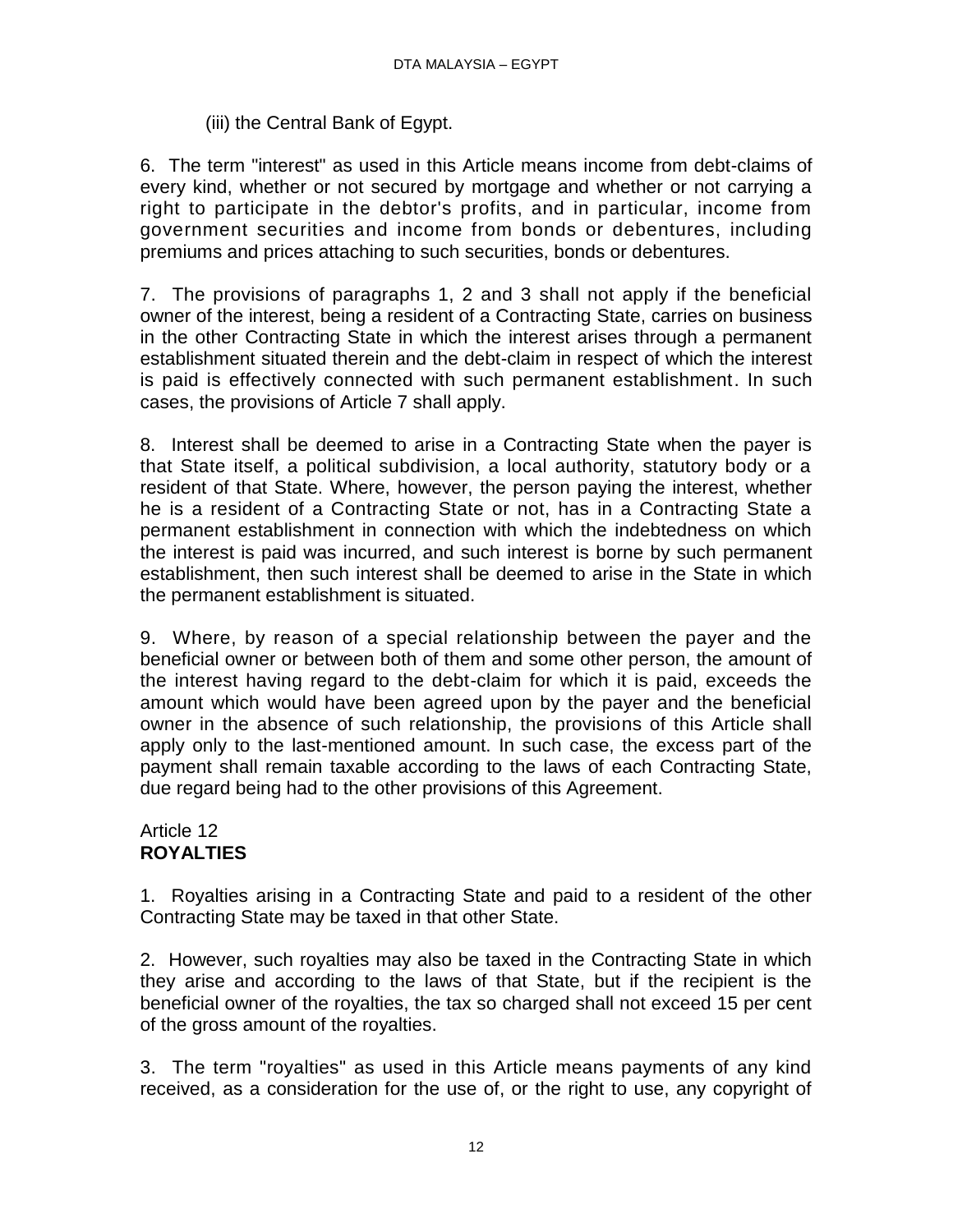literary, artistic or scientific work including cinematograph films, or films or tapes used for radio or television broadcasting, any patent, trade mark, design or model, plan, secret formula or process, or for the use of, or the right to use, industrial, commercial, or scientific equipment, or for information concerning industrial commercial or scientific experience.

4. The provisions of paragraphs 1 and 2 shall not apply if the beneficial owner of the royalties, being a resident of a Contracting State, carries on business in the other Contracting State in which the royalties arise, through a permanent establishment situated therein, and the right or property in respect of which the royalties are paid is effectively connected with such permanent establishment. In such a case the provisions of Article 7 shall apply.

5. Royalties shall be deemed to arise in a Contracting State when the payer is that State itself, a political subdivision, a local authority, statutory body or a resident of that State. Where, however, the person paying such royalties, whether he is a resident of a Contracting State or not, has in a Contracting State a permanent establishment in connection with which the liability to pay the royalties was incurred, and such royalties are borne by such permanent establishment then such royalties shall be deemed to arise in the State in which the permanent establishment situated.

6. Where, by reason of a special relationship between the payer and the beneficial owner or between both of them and some other person the amount of the royalties, having regard to the use, right or information for which they are paid, exceeds the amount which would have been agreed upon by the payer and the beneficial owner in the absence of such relationship, the provisions of this article shall apply only to the last-mentioned amount. In such case the excess part of the payments shall remain taxable according to the laws of each Contracting State, due regard being had to the other provisions of this Agreement.

# Article 13 **CAPITAL GAINS**

1. Gains derived by a resident of a Contracting State from the alienation of immovable property referred to in Article 6 and situated in the other Contracting State may be taxed in that other State.

2. Gains from the alienation of movable property forming part of the business property of a permanent establishment which an enterprise of a Contracting State has in the other Contracting State or of movable property available to a resident of a Contracting State in the other Contracting State for the purpose of performing independent personal services, including such gains from the alienation of such a permanent establishment alone or with the whole enterprise, may be taxed in that other State.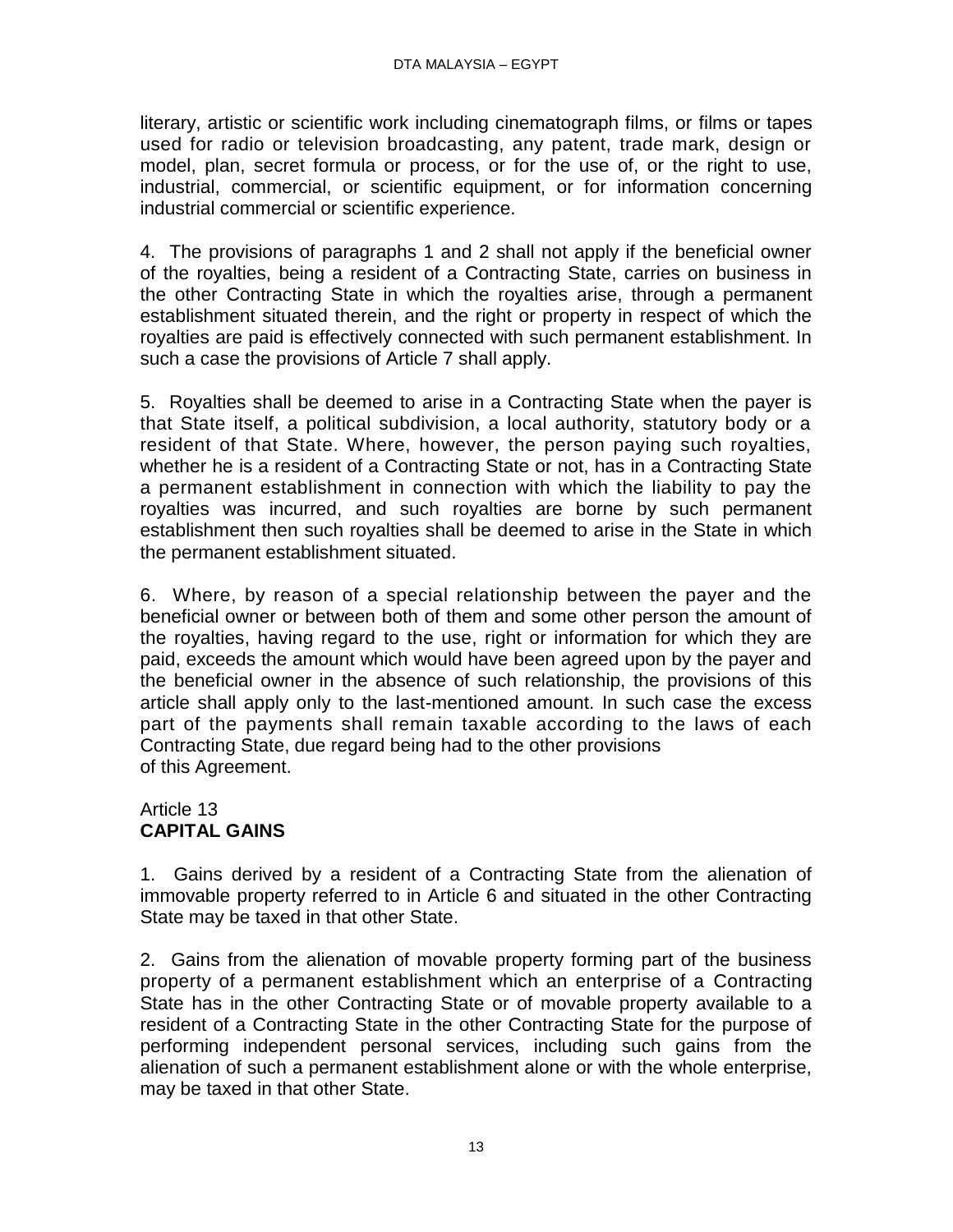3. Gains from the alienation of ships or aircraft operated in international traffic or movable property pertaining to the operation of such ship or aircraft, shall be taxable only in the Contracting State in which the place of effective management of the enterprise is situated.

4. Gains from the alienation of shares of the capital stock of a company the property of which consists directly or indirectly principally of immovable property situated in a Contracting State may be taxed in that State.

5. Gains from the alienation of shares other than those mentioned in paragraph 4 shall be taxable in the Contracting State where the alienator is resident. However, when the alienator owns 20 per cent or more of the shares of a company which is a resident of the other Contracting State, such gains may be taxed in that other State.

## Article 14 **INDEPENDENT PERSONAL SERVICES**

1. Income derived by a resident of a Contracting State in respect of professional services or other independent activities of a similar character shall be taxable only in that State. However, in the following circumstances such income may be taxed in the other Contracting State:

- (a) if his stay in the other State is for a period or periods amounting to or exceeding in the aggregate 183 days in the calendar year concerned; or
- (b) if the remuneration for his services in the other State is either derived from residents of that State or borne by a permanent establishment which a person not resident in that State has in that State and which, in either case exceeds United States Dollars Four Thousand (US\$ 4,000.00) in the calendar year concerned, notwithstanding that his stay in that State is for a period or periods amounting to less than 183 days during that calendar year.

2. The term "professional services" includes especially independent scientific, literary, artistic, educational or teaching activities as well as the independent activities of physicians, lawyers, engineers, architects, dentists and accountants.

#### Article 15 **DEPENDENT PERSONAL SERVICES**

1. Subject to the provisions of Articles 16, 18, 19 and 20, salaries, wages and other similar remuneration derived by a resident of a Contracting State in respect of an employment shall be taxable only in that State unless the employment is exercised in the other Contracting State. If the employment is so exercised, such remuneration as is derived therefrom may be taxed in that other State.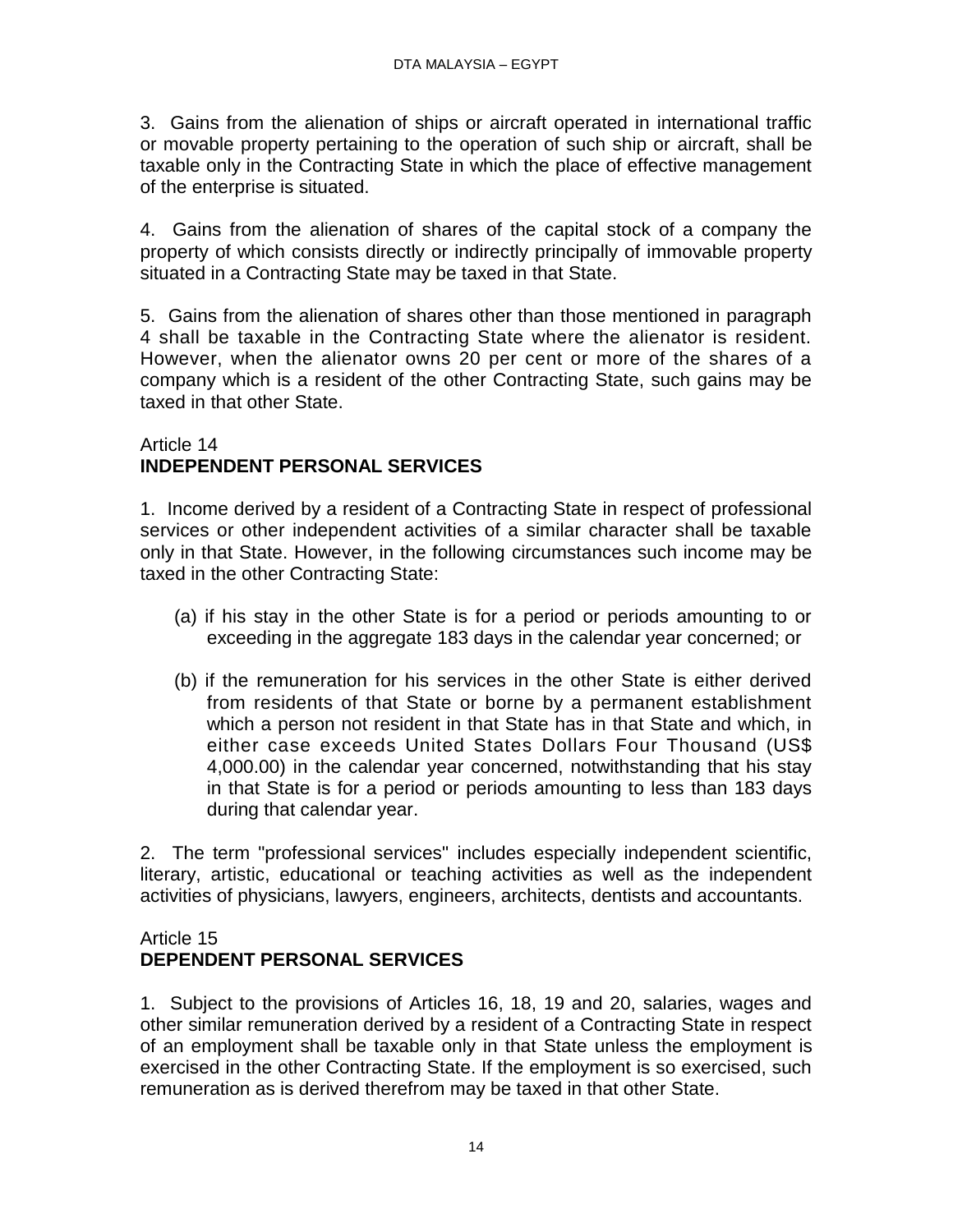2. Notwithstanding the provisions of paragraph 1, remuneration derived by a resident of a Contracting State in respect of an employment exercised in the other Contracting State (including employment exercised by top level management) shall be taxable only in the first-mentioned State if:

- (a) the recipient is present in the other State for a period or periods not exceeding in the aggregate 183 days in the calendar year concerned;
- (b) the remuneration is paid by, or on behalf of, an employer who is not a resident of the other State; and
- (c) the remuneration is not borne by a permanent establishment which the employer has in the other State.

3. Notwithstanding the preceding provisions of this Article, remuneration derived in respect of an employment exercised aboard a ship or aircraft operated in international traffic may be taxed in the Contracting State in which the place of effective management of the enterprise is situated.

# Article 16 **DIRECTORS' FEES**

Directors' fees and similar payments derived by a resident of a Contracting State in his capacity as a member of the board of directors of a company which is a resident of the other Contracting State, may be taxed in that other State.

# Article 17 **INCOME EARNED BY ENTERTAINERS AND ATHLETES**

1. Notwithstanding the provisions of Articles 14 and 15, income derived by a resident of a Contracting State as an entertainer such as a theatre, motion picture, radio or television artist or a musician or as an athlete, from his personal activities as such exercised in the other Contracting State, may be taxed in that other State.

2. Where income in respect of personal activities exercised by an entertainer or an athlete in his capacity as such accrues not to the entertainer or athlete himself but to another person, that income may, notwithstanding the provisions of Articles 7, 14 and 15, be taxed in the Contracting State in which the activities of the entertainer or athlete are exercised.

3. The provisions of paragraphs 1 and 2 shall not apply to remuneration or profits derived from activities exercised in a Contracting State if the visit to that State is directly and fully supported wholly from the Governmental funds of the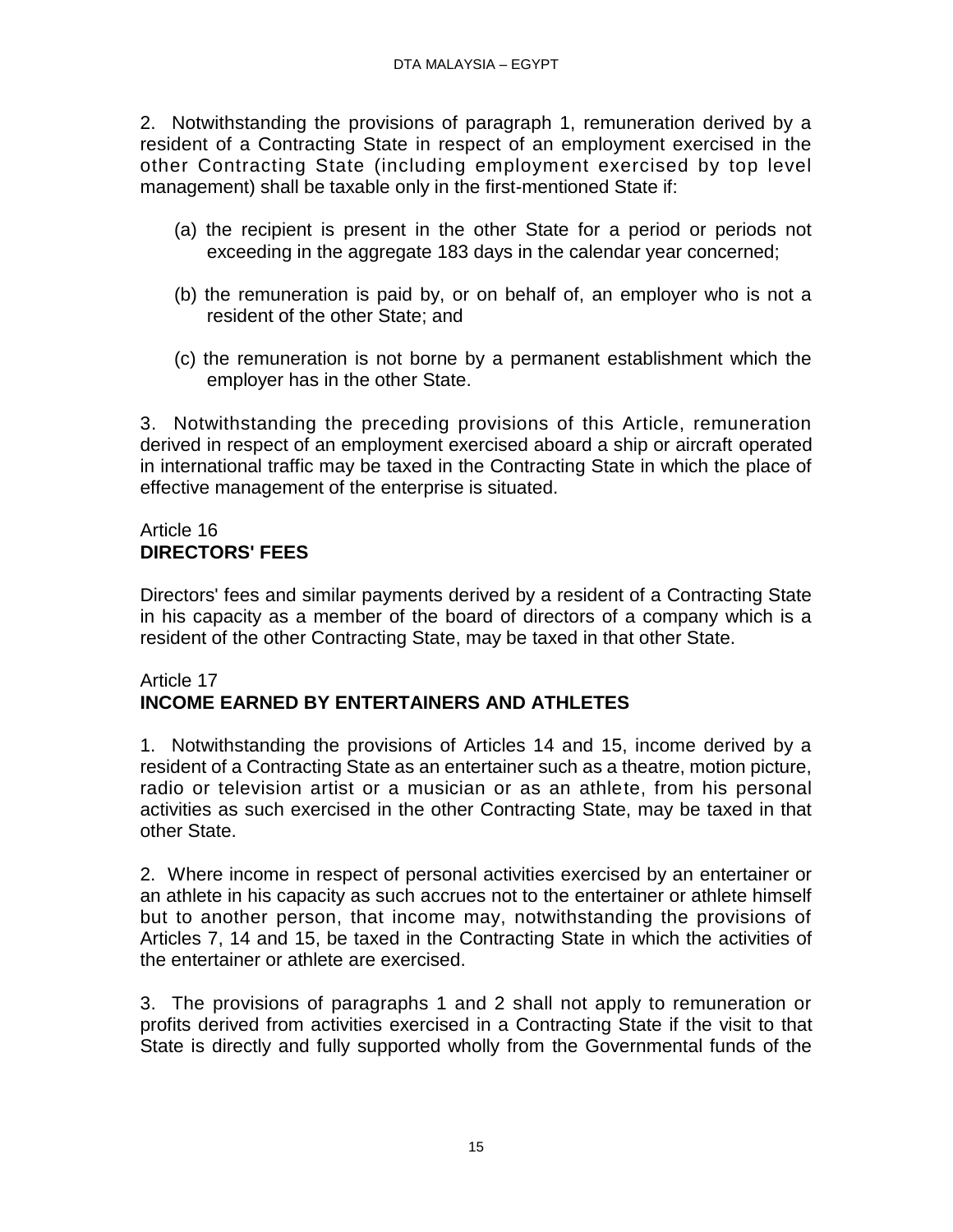other Contracting State, a political subdivision, a local authority or a statutory body thereof.

#### Article 18 **PENSIONS AND ANNUITIES**

1. Subject to the provisions of paragraph 2 of Article 19, any pensions and annuities arising in a Contracting State and paid to a resident of the other Contracting State may be taxed in both Contracting States.

2. The term "annuity" means a stated sum payable periodically at stated times, during life or during a specified or ascertainable period of time, under an obligation to make the payments in return for adequate and full consideration in money or money's worth.

# Article 19 **GOVERNMENT SERVICE**

1. (a) Remuneration, other than a pension, paid by a Contracting State or a political subdivision, a local authority or a statutory body thereof to any individual in respect of services rendered to that State or political subdivision, local authority or statutory body thereof shall be taxable only in that State.

(b) However, such remuneration shall be taxable only in the other Contracting State if the services are rendered in that other State and the recipient is a resident of that other State who:

- (i) is a national of that other State; or
- (ii) did not become a resident of that other State solely for the purposes of performing the services.

2. Any pension paid by, or out of funds created by, a Contracting State, a political subdivision, a local authority or a statutory body thereof to any individual in respect of past services rendered to that State, political subdivision, local authority or statutory body thereof shall be taxable only in that State.

3. The provisions of Articles 15, 16 and 18 shall apply to remuneration or pensions in respect of services rendered in connection with any trade or business carried on by a Contracting State, a political subdivision, a local authority or a statutory body thereof.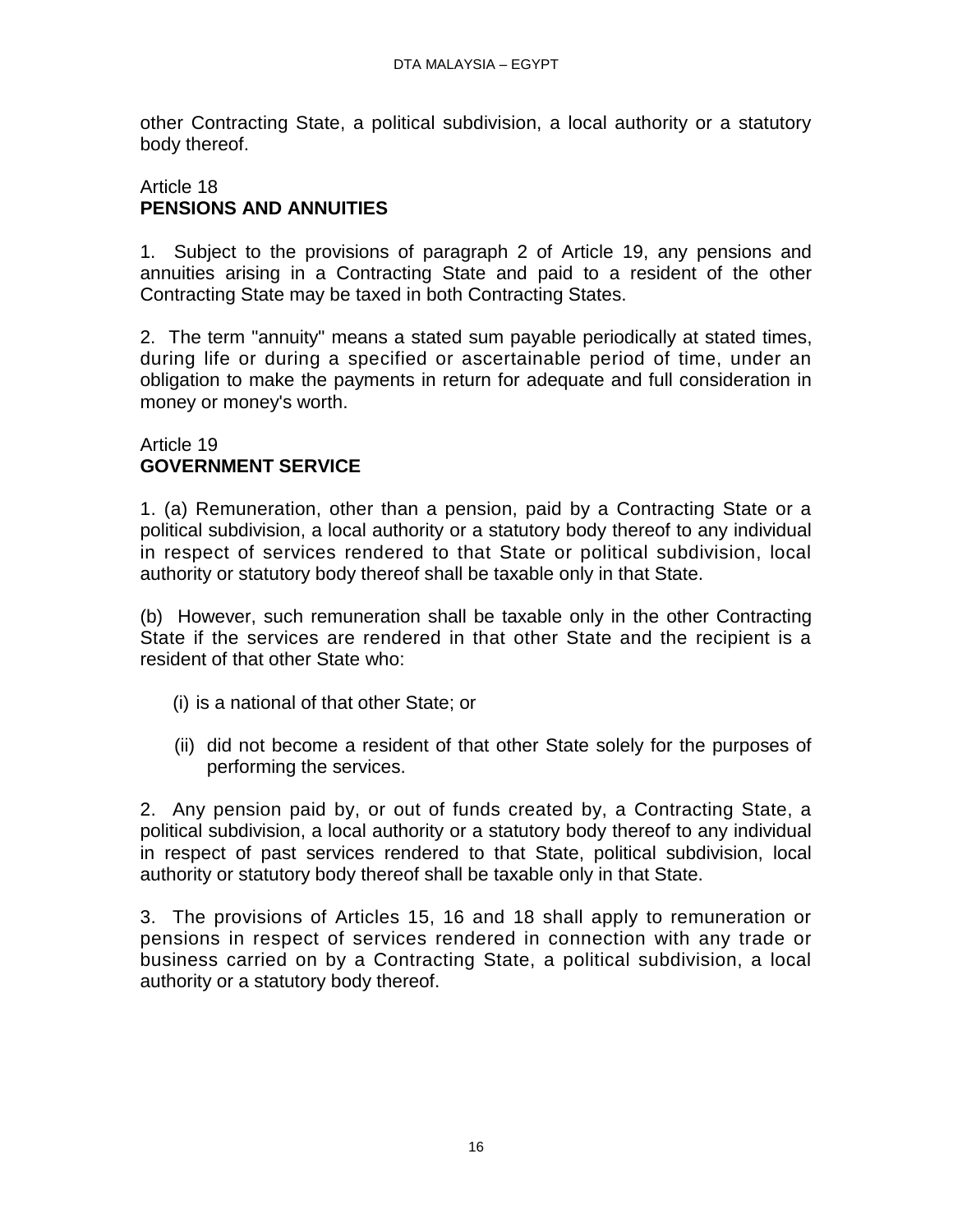### Article 20 **STUDENTS AND APPRENTICES**

1. An individual who is a resident of a Contracting State immediately before making a visit to the other Contracting State and is temporarily present in the other State solely:

- (a) as a student at a recognised university, college, school or other similar recognised educational institution in that other State;
- (b) as a business or technical apprentice; or
- (c) as a recipient of a grant, allowance or award for the primary purpose of study, research or training from the Government of either State or from a scientific, educational, religious or charitable organisation or under a technical assistance programme entered into by the Government of either State, shall be exempt from tax in that other State on:
	- (i) all remittances from abroad for the purposes of his maintenance, education, study, research or training;
	- (ii) the amount of such grant, allowance or award; and
	- (iii) any remuneration in respect of services in that other State provided the services are performed in connection with his study, research or training or are necessary for the purposes of his maintenance.

# Article 21 **PROFESSORS, TEACHERS AND RESEARCHERS**

1. An individual who is a resident of a Contracting State immediately before making a visit to the other Contracting State, and who, at the invitation of any university, college or other similar educational institution, visits that other State for a period not exceeding two years solely for the purpose of teaching or research or both at such educational institution shall be exempt from tax in that other State on any remuneration for such teaching or research which is subject to tax in the first-mentioned Contracting State.

2. This Article shall not apply to income from research if such research is undertaken primarily for the private benefit of a specific person or persons.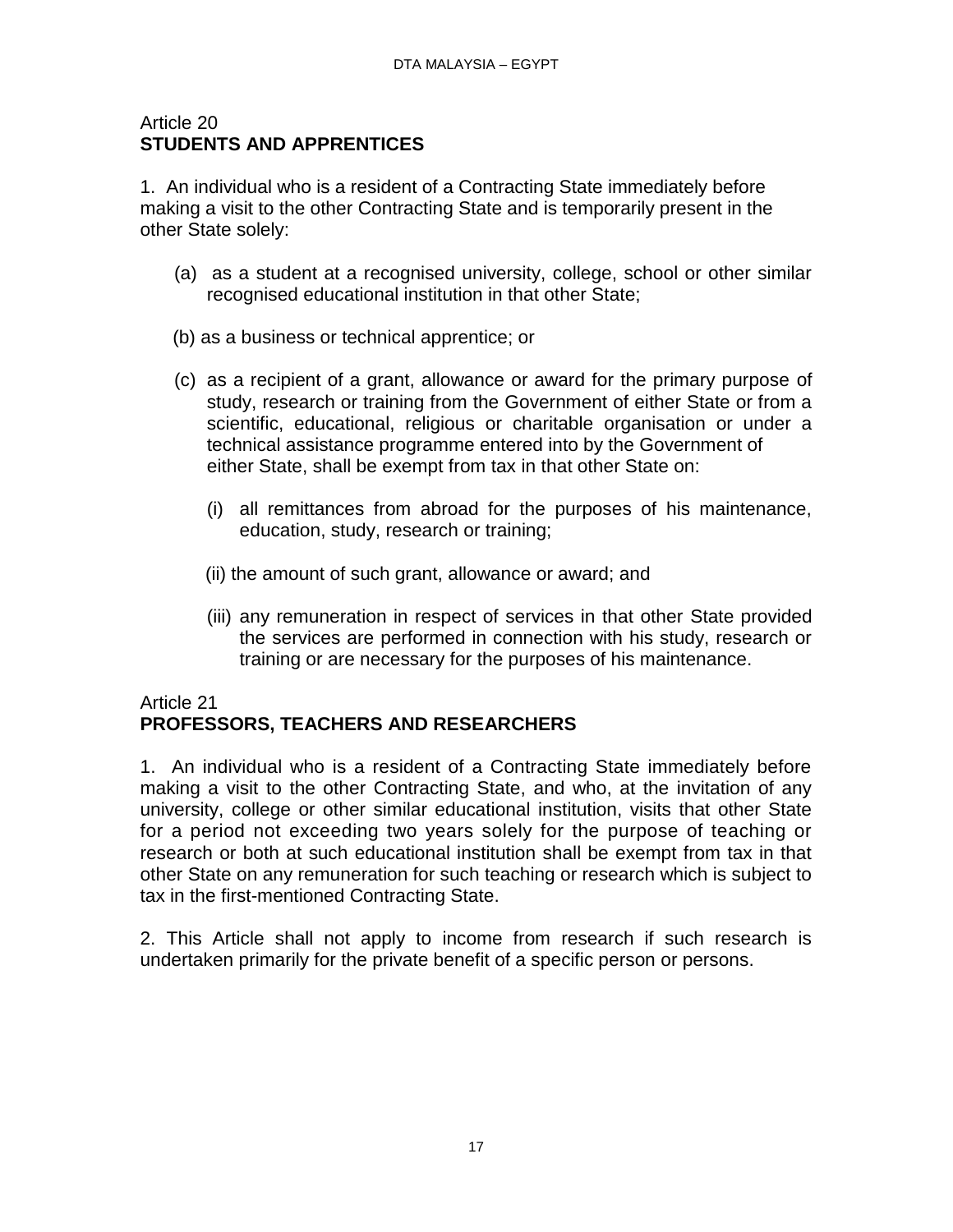#### Article 22 **OTHER INCOME**

1. Subject to the provisions of paragraph 2, items of income of a resident of a Contracting State, wherever arising, not dealt with in the foregoing articles of this agreement shall be taxable only in that State.

2. However, if such income [is] derived by a resident of a Contracting State from sources in the other Contracting State, such income may also be taxed in the State in which it arises, and according to the law of that State.

# Chapter IV **ELIMINATION OF DOUBLE TAXATION**

Article 23 **ELIMINATION OF DOUBLE TAXATION** 

1. In the case of Malaysia, double taxation shall be avoided as follows:

Subject to the laws of Malaysia regarding the allowance as a credit against Malaysian tax of tax payable in any country other than Malaysia, Egyptian tax payable under the laws of Egypt and in accordance with this Agreement by a resident of Malaysia in respect of income derived from Egypt shall be allowed as a credit against Malaysian tax payable in respect of that income. The credit shall not, however, exceed that part of the Malaysian tax, as computed before the credit is given, which is appropriate to such item of income.

2. For the purposes of paragraph 1, the term "Egyptian tax payable" shall be deemed to include the tax which is otherwise payable in Egypt, but has been reduced or waived by Egypt under its legal provision for tax incentives.

3. In the case of Egypt, double taxation shall be avoided as follows:

Where a resident of Egypt derives income which, in accordance with the provisions of this Agreement may be taxed in Malaysia, Egypt shall allow as a deduction from the tax on the income of that resident an amount equal to the Malaysian tax payable in Malaysia. Such deduction shall not, however, exceed that part of the income tax as computed before the deduction is given, which is attributable, as the case may be, to the income which may be taxed in that other State.

Where in accordance with any provision of this Agreement income derived by a resident of Egypt is exempt from tax in Egypt; Egypt may nevertheless, in calculating the amount of tax on the remaining income of such resident, take into account exempted income.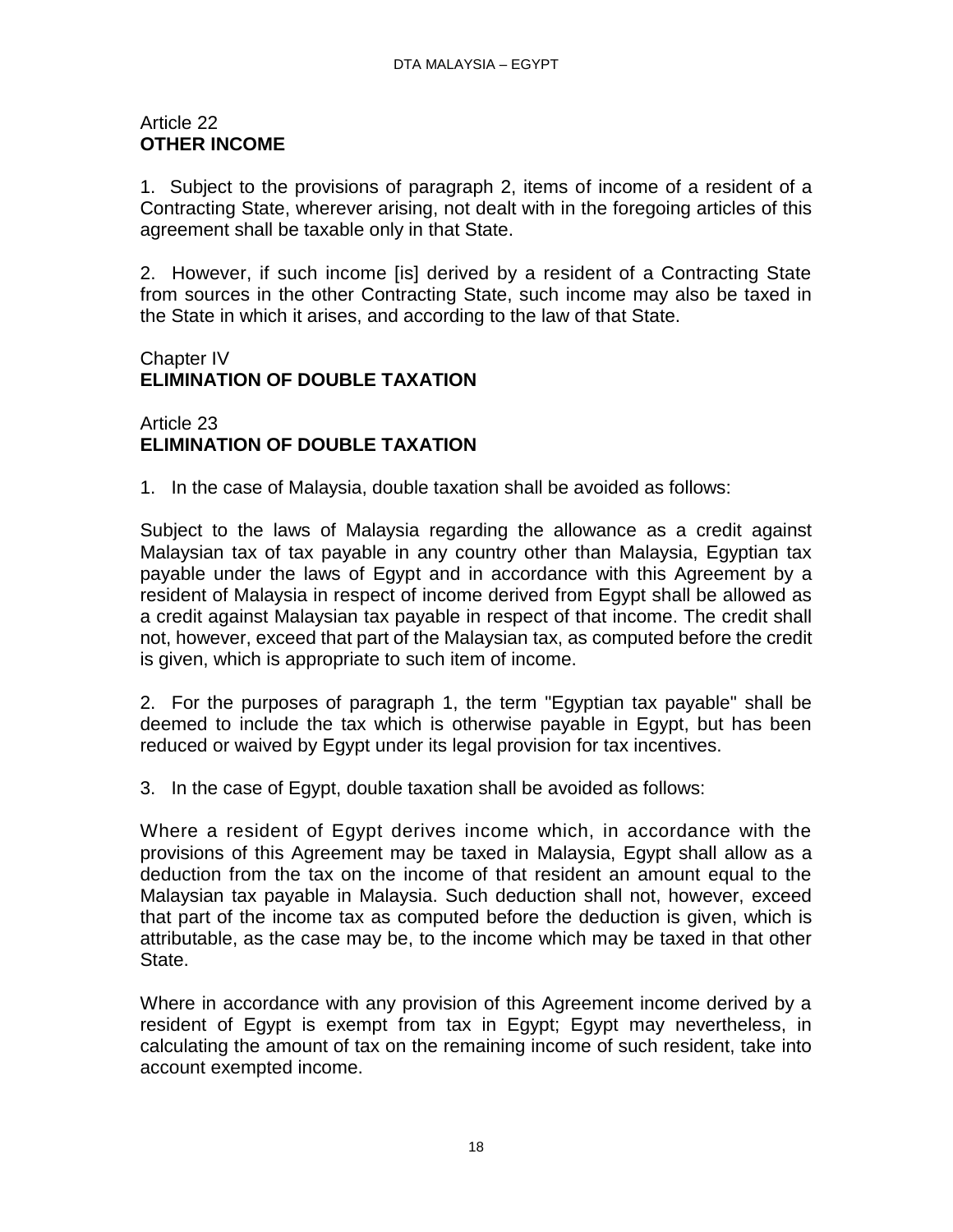4. For the purposes of paragraph 3, the term "Malaysian tax payable" shall be deemed to include Malaysian tax which would, under the laws of Malaysia and in accordance with this Agreement, have been payable on any income derived from sources in Malaysia had the income not been taxed at a reduced rate or exempted from Malaysian tax in accordance with the provisions of this Agreement and

- (a) the special incentives laws for the promotion of economic development of Malaysia so far as they were in force on, and have not been modified since, the date of signature of this Agreement or have been only in minor respects so as not to affect their general character; and
- (b) any other provisions which may subsequently be introduced in Malaysia in modification of, or in addition to, the investment incentives laws so far as they are agreed by the competent authorities of the Contracting States to be of a substantially similar character; and
- (c) interest to which paragraph 3 of Article 11 applies had that interest not been exempted from Malaysian tax in accordance with that paragraph.

# Chapter V **SPECIAL PROVISIONS**

# Article 24 **NON-DISCRIMINATION**

1. The nationals of a Contracting State shall not be subjected in the other Contracting State to any taxation or any requirement connected therewith which is other or more burdensome than the taxation and connected requirements to which nationals of that other State in the same circumstances are or may be subjected.

2. The taxation on a permanent establishment which an enterprise of a Contracting State has in the other Contracting State shall not be less favourably levied in that other State than the taxation levied on enterprises of that other State carrying on the same activities.

3. Nothing in this Article shall be construed as:

- (a) obliging a Contracting State to grant to residents of the other contracting State any personal allowances, reliefs and reductions for taxation purposes on account of civil status or family responsibilities which it grants to its own residents;
- (b) affecting the application in Egypt of Article 4, Paragraph 9 and Article 120, Paragraph 4 of law No. 157 of 1981 (as they may be amended from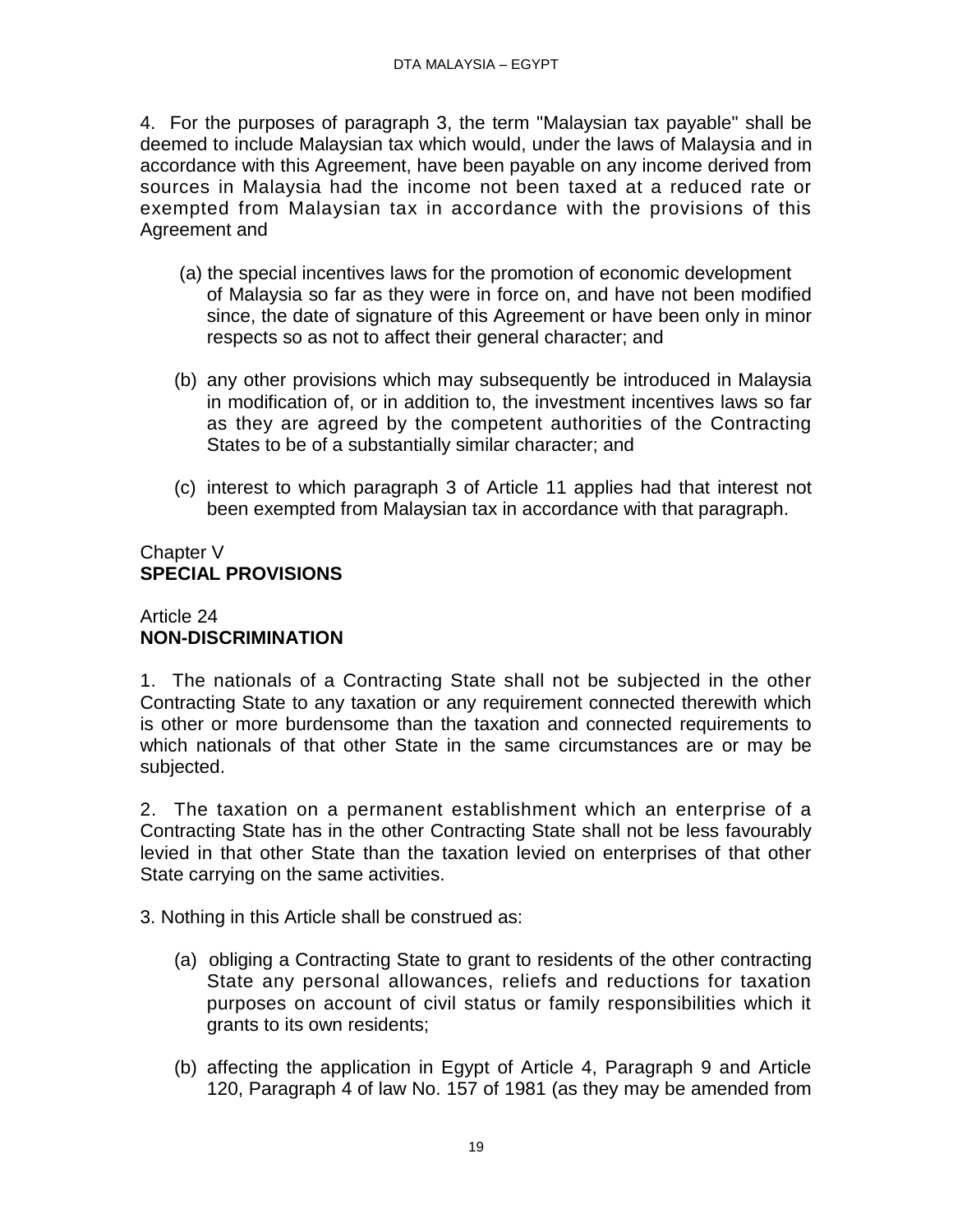time to time in minor respects without affecting the general principle thereof) provided that if the exemption given by either of these Articles are made available to nationals of any State or territory other than a Contracting State such exemption shall likewise be made available to nationals of Malaysia;

(c) obliging Malaysia to grant to nationals of Egypt not resident in Malaysia those personal allowance, reliefs and reductions for tax purposes which are by law available on the date of signature of this Agreement only to nationals of Malaysia who are not resident in Malaysia.

4. Enterprises of a Contracting State, the capital of which is wholly or partly owned or controlled, directly or indirectly, by one or more residents of the other Contracting State, shall not be subjected in the first-mentioned State to any taxation or any requirement connected therewith which is other or more burdensome than the taxation and connected requirements to which other similar enterprises of that first-mentioned State, are or may be subjected.

5. Nothing in this Article shall be construed so as to prevent either Contracting State from limiting to its nationals the enjoyment of tax incentives designed to promote economic development in that State.

6. In this Article, the term "taxation" means taxes which are the subject of the Agreement.

# Article 25 **MUTUAL AGREEMENT PROCEDURE**

1. Where a resident of a Contracting State considers that the actions of one or both of the Contracting States result or will result for him in taxation not in accordance with the provisions of this Agreement he may, irrespective of the remedies provided by the domestic law of those States, present his case to the competent authority of the Contracting State of which he is a resident or, if his case comes under paragraph 1 of Article 24 to that of the Contracting State of which he is a national. The case must be presented within three years from the first notification of the action resulting in taxation not in accordance with the provisions of the Agreement.

2. The competent authority shall endeavour if the objection appears to it to be justified and if it is not itself able to arrive at a satisfactory solution, to resolve the case by mutual agreement with the competent authority of the other Contracting State, with a view to the avoidance of taxation which is not in accordance with the Agreement.

3. The competent authorities of the Contacting States shall endeavor to resolve by mutual agreement any difficulties or doubts arising as to the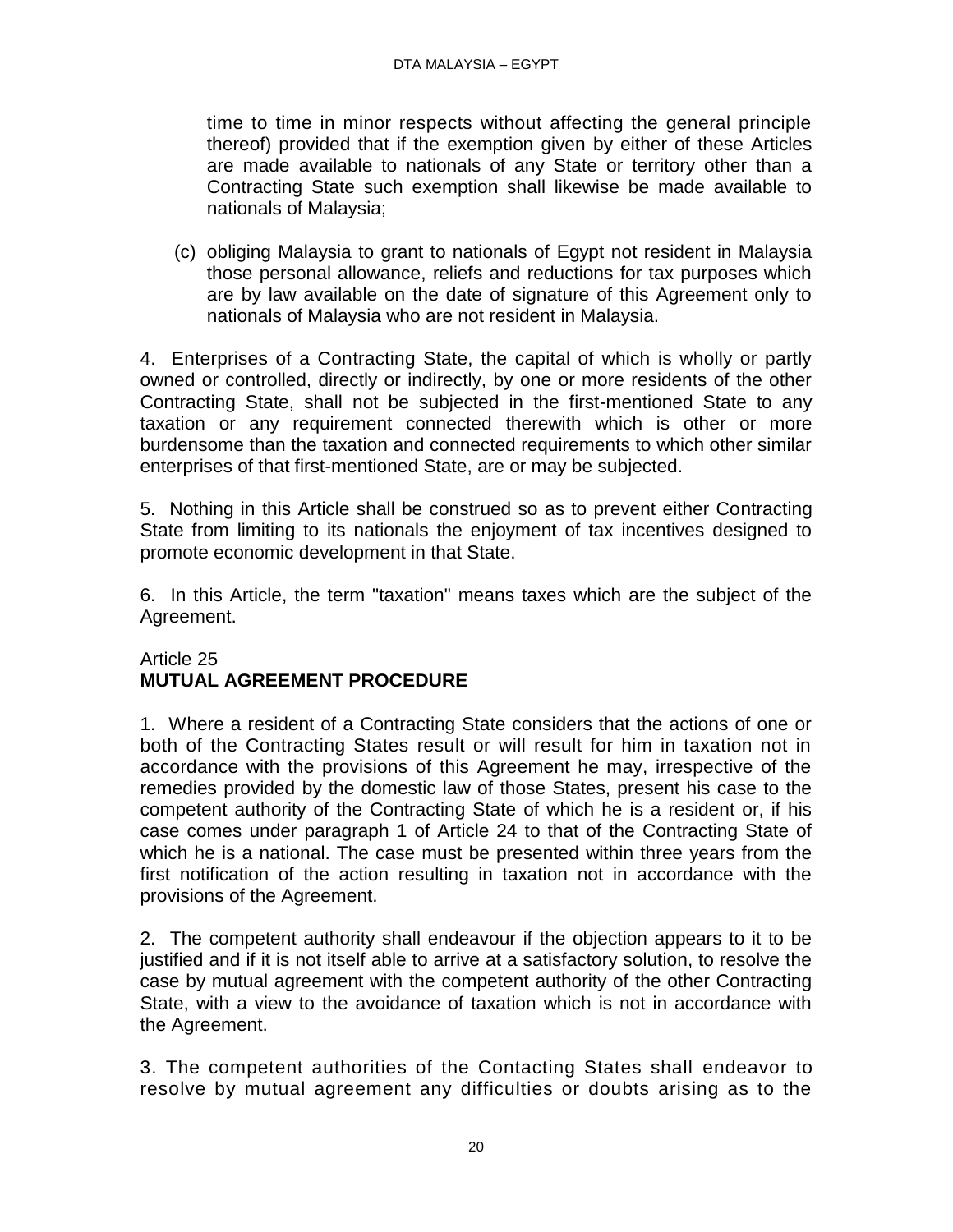interpretation or application of the Agreement. They may also consult together for the elimination of double taxation in cases not provided for in the Agreement.

4. A Contracting State shall not, after the expiry of the time limits provided in its national laws, increase the tax of a resident of either of the Contracting States by including therein items of income which have also been charged to tax in the other Contracting State. This paragraph shall not apply in the case of fraud, wilful default or neglect.

5. The competent authorities of the Contracting States may communicate with each other directly for the purposes of applying the Agreement.

# Article 26 **EXCHANGE OF INFORMATION**

1. The competent authorities of the Contracting State shall exchange such information as is necessary for the carrying out the provisions of this Agreement or of the domestic laws of the Contracting State concerning taxes covered by the Agreement, in so far as the taxation thereunder is not contrary to the Agreement in particular for the prevention of fraud or evasion of such taxes. Any information received by a Contracting State shall be treated as secret in the same manner as information obtained under the domestic laws of that State. However, if the information is originally regarded as secret in the transmitting State it shall be disclosed only to persons or authorities (including courts and administrative bodies) involved in the assessment or collection of, the enforcement or prosecution in respect of, or the determination of appeals in relation to, the taxes which are the subject to the Agreement.

2. In no case shall the provisions of paragraph 1 be construed so as to impose on a Contracting State the obligation:

- (a) to carry out administrative measures at variance with the laws and administrative practice of that or of the other Contracting State;
- (b) to supply information which is not obtainable under the laws or in the normal course of the administrative of that or of the other Contracting State;
- (c) to supply information which would disclose any trade, business, industrial, commercial or professional secret or trade process, or information the disclose of which would be contrary to public policy (order public).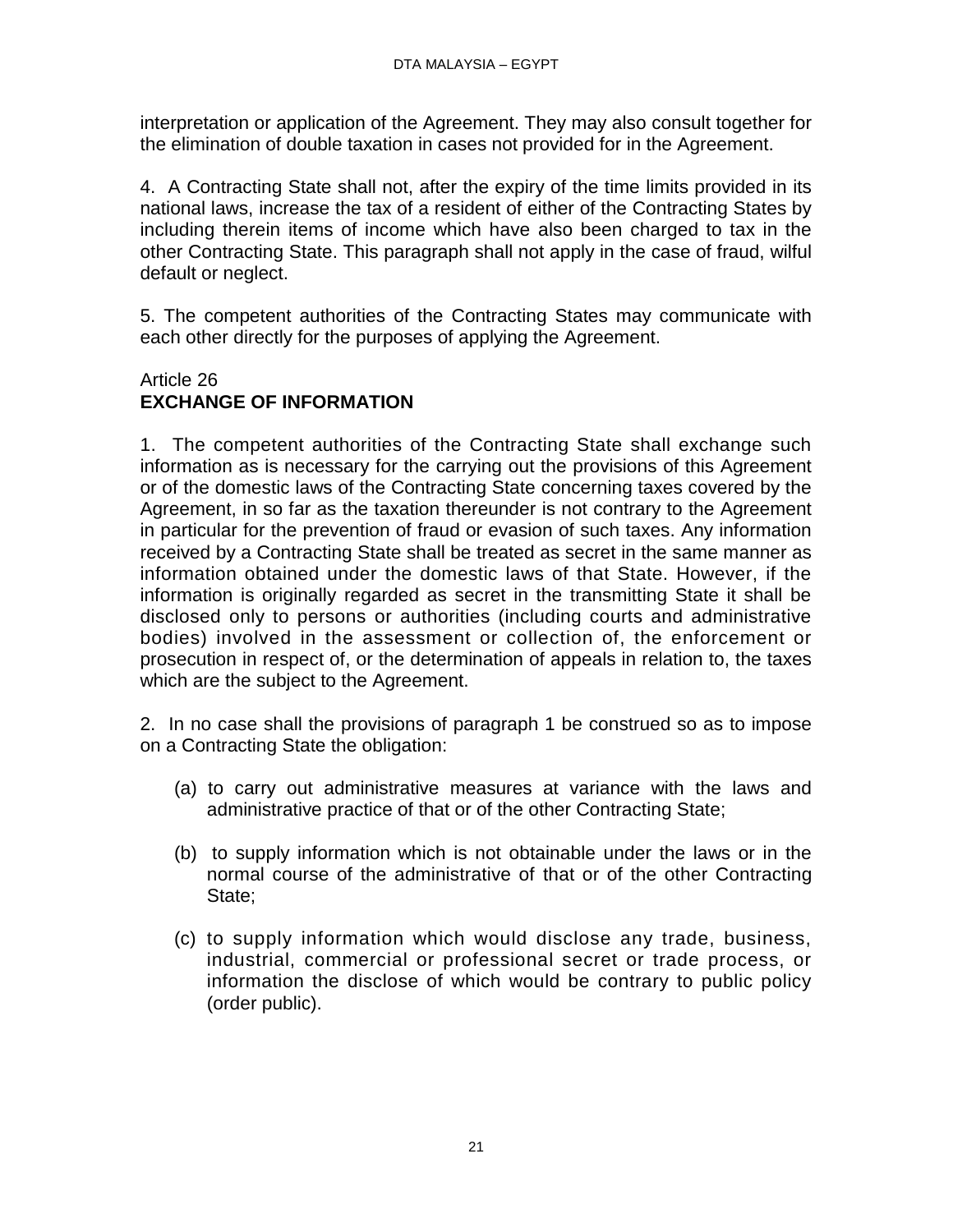## Article 27 **DIPLOMATIC AND CONSULAR OFFICERS**

Nothing in this Agreement shall affect the fiscal privileges of diplomatic or consular officers under the general rules of international law or under the provisions of special agreements.

## Chapter VI **FINAL PROVISIONS**

# Article 28 **ENTRY INTO FORCE**

1. This Agreement shall enter into force on the date when the last of all such things shall have been done in Malaysia and Egypt as are necessary to give the Agreement the force of law in Malaysia and Egypt respectively, and shall thereupon have effect:

(a) in Malaysia:

as respects Malaysian tax for any year of assessment beginning on or after 1 January in the second calendar year following the year in which the Agreement enters into force;

- (b) in Egypt:
	- (i) as respects tax withheld at the source on amounts paid or credited on or after the first day of January in the calendar year following that in which the Agreement enters into force; and
	- (ii) as respects other taxes for taxation years beginning on or after the first day of January in the calendar year following that in which the Agreement enters into force.

2. The Governments of the Contracting States shall, as soon as possible, inform one another in writing when the last of all such things shall have been done as are necessary to give the Agreement the force of law in the respective Contracting States.

# Article 29 **TERMINATION**

This Agreement shall continue in effect indefinitely but the Government of either Contracting States may, on or before the 30th day of June in any calendar year give notice of termination to the Government of the other Contracting State and, in such event, the Agreement shall cease to be effective: